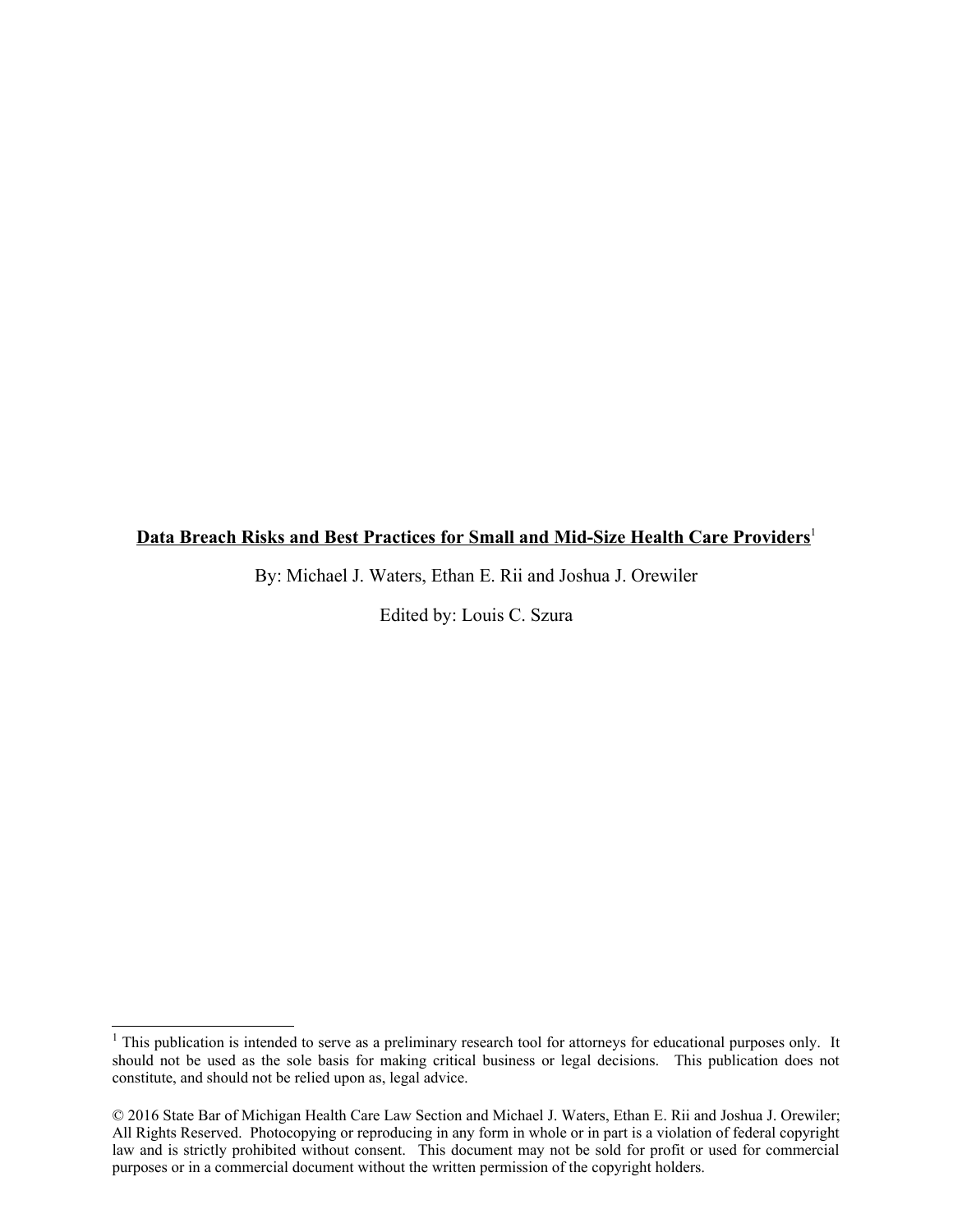# TABLE OF CONTENTS

# Page

| I.   |                                                      |                                           |  |
|------|------------------------------------------------------|-------------------------------------------|--|
| II.  | RECENT DATA BREACH TRENDS FOR HEALTH CARE PROVIDERS3 |                                           |  |
| III. | RECENT ENFORCEMENT TRENDS                            |                                           |  |
|      | $\mathbf{A}$ .                                       | <b>Potential Monetary Penalties</b>       |  |
|      | B.                                                   |                                           |  |
|      | $C$ .                                                | <b>Examples of Recent Data Breach</b>     |  |
|      | D.                                                   |                                           |  |
| IV.  |                                                      | <b>DATA BREACH NOTIFICATION</b>           |  |
| V.   | DATA BREACH NOTIFICATION OBLIGATIONS                 |                                           |  |
|      | A <sub>1</sub>                                       | General Overview of Breach                |  |
|      | <b>B</b> .                                           |                                           |  |
| VI.  | <b>BEST PRACTICES FOR HEALTH CARE</b>                |                                           |  |
|      | $\mathbf{A}$ .                                       |                                           |  |
|      | B.                                                   | Steps to Take Once the Provider Has,      |  |
|      | $\mathcal{C}$ .                                      |                                           |  |
|      | D.                                                   |                                           |  |
|      | Ε.                                                   | <b>Typical Questions from Enforcement</b> |  |
| VII. |                                                      |                                           |  |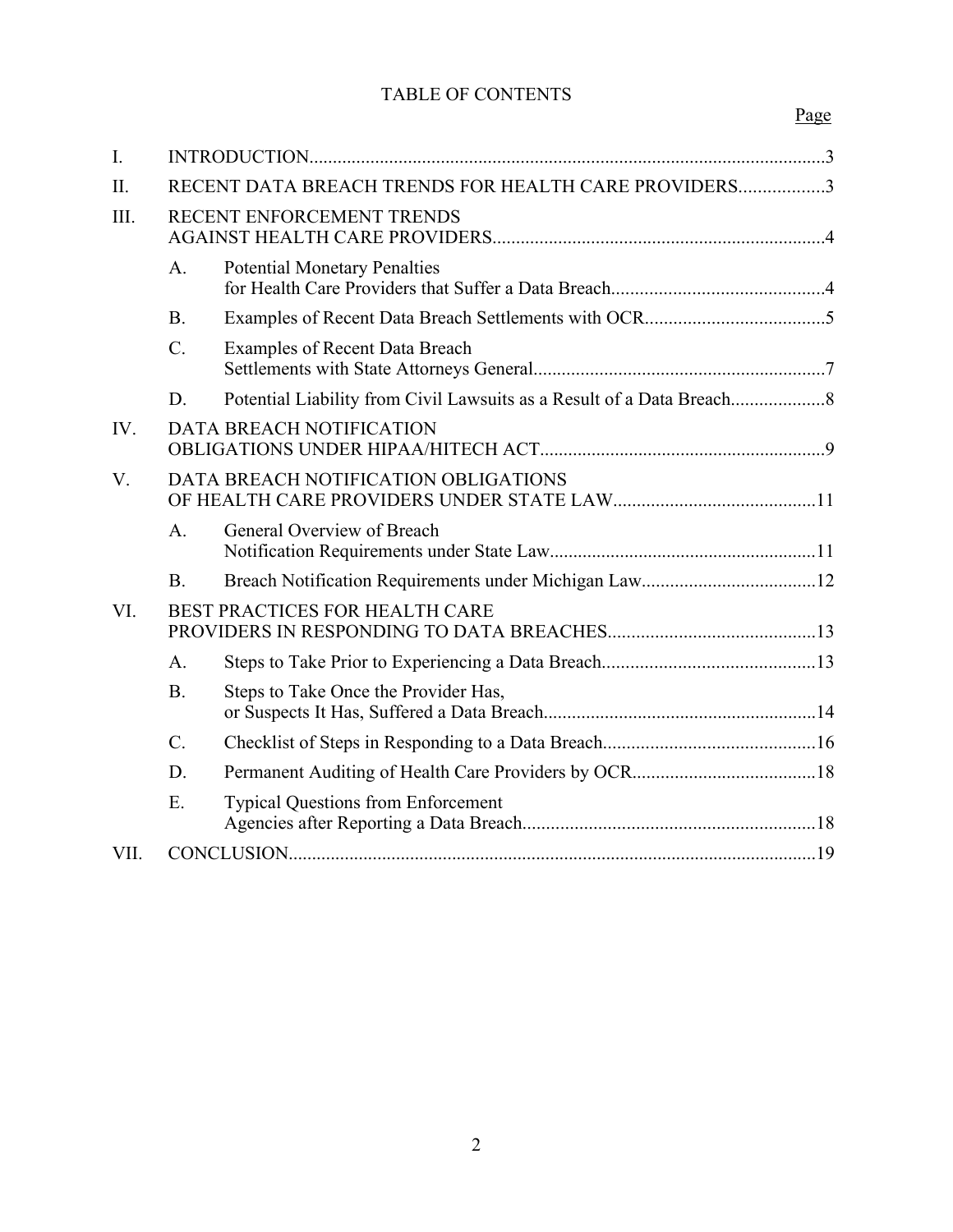#### **I. Introduction**

In recent years, the likelihood of suffering a data breach has risen significantly for American companies across numerous industries. Health care providers, in particular, have been targeted due to the value of the sensitive information they hold regarding their patients and employees, including birth dates and Social Security numbers.<sup>i</sup> Health care providers that suffer data breaches risk incurring significant fines, settlement amounts, legal fees, negative publicity and increased scrutiny from regulatory authorities.

Several recent breaches involving health care providers have resulted in very large monetary penalties and settlements with the U.S. Department of Health & Human Services (HHS), Office for Civil Rights (OCR). For example, Cancer Care Group, P.C. recently entered into a settlement with OCR for \$750,000 relating to a breach caused by the theft from an employee's vehicle of computer server backup media containing unencrypted electronic protected health information (ePHI) of approximately 55,000 individuals.<sup>ii</sup> In addition, Lahey Hospital and Medical Center (Lahey) recently agreed to an \$850,000 settlement with OCR relating to the theft of an unencrypted laptop that contained ePHI of 599 individuals from an unlocked room in Lahey's Radiology Department.<sup>iii</sup>

Given the risk for substantial fines and penalties from data breaches affecting a relatively small number of individuals, health care providers should (i) devote the necessary time and resources to comply with privacy regulations promulgated under the Health Insurance Portability and Accountability Act of 1996 (HIPAA) and the Health Information Technology for Economic and Clinical Health (HITECH) Act, (ii) implement policies and procedures to reduce their risk of data breaches, and (iii) prepare for responding to the inevitable data breach.

#### **II. Recent Data Breach Trends for Health Care Providers**

According to a recent study, ninety-six percent  $(96%)$  of HIPAA covered entities<sup>iv</sup> have suffered a security incident involving a lost or stolen device. $\mathbf{v}$  A significant majority of those covered entities have experienced security incidents from spear-phishing and web-borne malware attacks.<sup>vi</sup> In total, ninety-one percent (91%) of covered entities suffered a data breach within the last two years. $vii$  In addition, forty percent (40%) of covered entities suffered more than five data breaches within the last two years, while an additional thirty-nine percent (39%) suffered two to five data breaches within the last two years.<sup>viii</sup>

Within the health care profession, small and mid-size health care providers are more vulnerable to data breaches due to the limited resources and manpower that they have available to implement, maintain and enforce internal policies and procedures to protect and safeguard protected health information (PHI). Typically, a data breach affecting a mid-size health care provider will involve the health care provider having to notify individuals residing in thirty-five (35) to forty (40) different states. Thus, the health care provider will have to comply with HIPAA breach notification requirements, as well as the notification requirements under the law of each state in which the affected individuals reside.

In addition to the costs of notification obligations to OCR and affected individuals, data breaches can cause significant negative publicity for a health care provider. The negative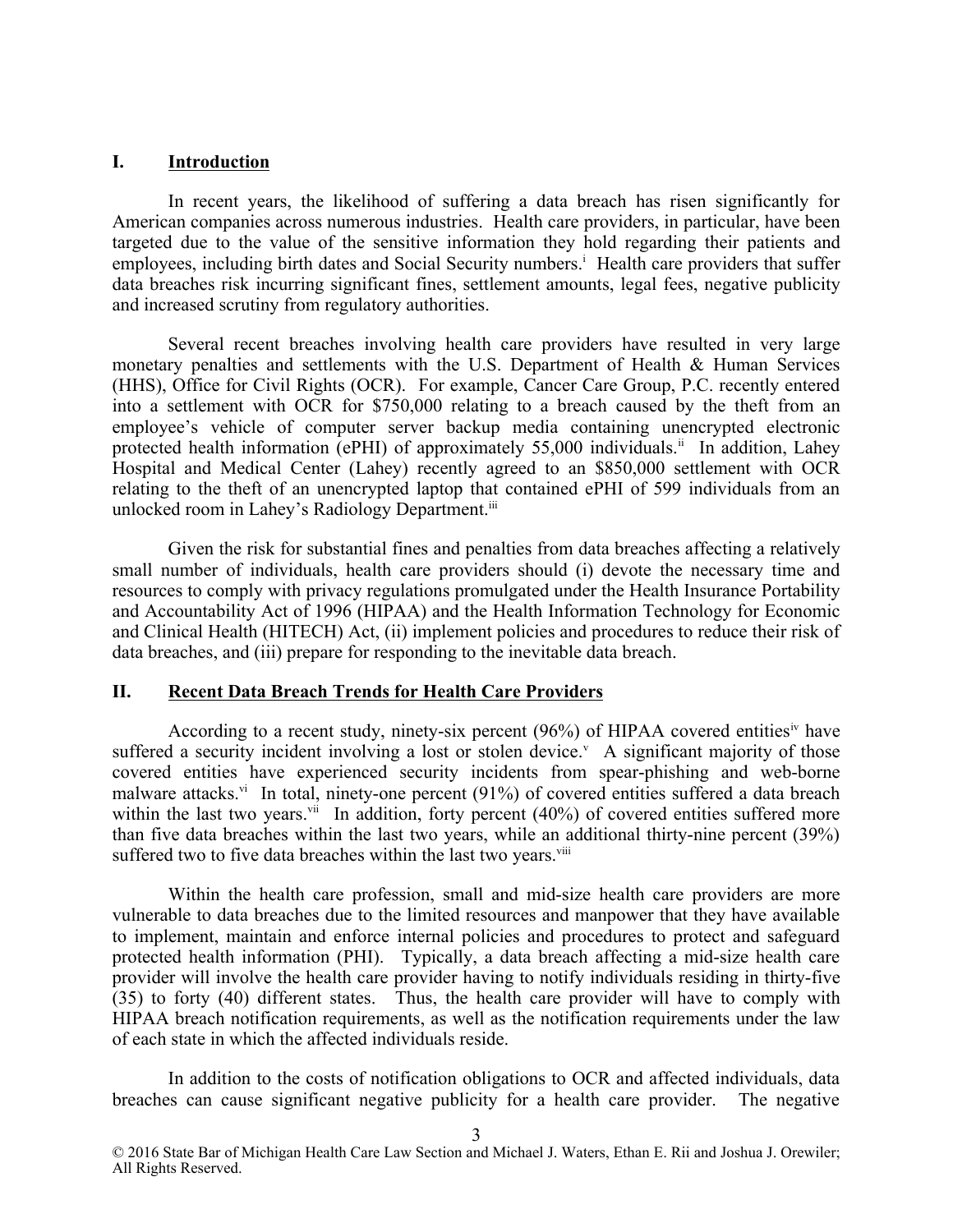publicity of a data breach may cause patients, customers or employees to fear that the health care provider is not capable of sufficiently protecting their personal information or PHI. Further, a health care provider that suffers a data breach must devote significant resources to investigating the breach, including how the breach occurred, what information was affected, whose information was affected, and what steps it must take to notify those individuals and mitigate the harm resulting from the breach. Additionally, data breaches, particularly large breaches involving Social Security numbers, may cause increased scrutiny from regulators at both the state and federal levels. Given the numerous adverse effects that a data breach may have on a health care provider, covered entities and business associates<sup>ix</sup> should ensure that they are taking all reasonable steps to properly protect and safeguard all personal information and PHI.

As discussed later in this article, many recent data breaches involving health care providers have been caused by a failure to encrypt laptop computers and other electronic devices that contained ePHI and were lost or stolen. Under HIPAA regulations, if a laptop or other electronic device containing ePHI is properly encrypted, the loss or theft of that device will generally not constitute a breach requiring notification.<sup>x</sup> HIPAA regulations define encryption as the "use of an algorithmic process to transform data into a form in which there is a low probability of assigning meaning without use of a confidential process or key."xi While health care providers are not required to encrypt every device containing ePHI, HIPAA regulations require that they conduct a risk assessment to determine whether encryption or some other form of security is necessary to protect ePHI.<sup>xii</sup> It is important to note that while password protecting devices may be helpful, it is usually not sufficient to protect ePHI. The loss by or theft from a heath care provider of a device containing ePHI, when the device is password protected but not encrypted, will generally be considered a breach requiring notification under HIPAA.<sup>xiii</sup>

# **III. Recent Enforcement Trends against Health Care Providers**

### A. Potential Monetary Penalties for Health Care Providers that Suffer a Data Breach

Under current regulations, the Secretary of HHS (Secretary) may impose a civil money penalty (CMP) upon a covered entity or business associate for a violation of HIPAA privacy regulations, the amount of which is based upon the knowledge and diligence of the entity in attempting to comply with such regulations. $x_i$ <sup>xiv</sup> The range of CMPs that the Secretary may impose for a particular breach incentivizes health care providers to take reasonable and diligent measures to comply with all HIPAA privacy regulations and to correct any violations as soon as possible. Generally, the potential CMPs vary based on whether the breach could have been prevented using reasonable measures, whether the health care provider made reasonable efforts to comply with HIPAA privacy requirements and whether the health care provider corrected the violation within thirty (30) days after learning of the breach.<sup>xv</sup> Additionally, the regulations provide that the Secretary will consider the following factors in determining the appropriate CMP: (a) the nature and extent of the violation, (b) the nature and extent of harm resulting from the violation, (c) the entity's prior compliance history, (d) the entity's financial condition, and (e) any other factors "as justice may require."xvi

The regulations address numerous potential breach scenarios. Generally, the regulations provide that the Secretary must impose a CMP within a certain range that varies based on the knowledge of the covered entity and whether the covered entity timely corrected the violation, unless the covered entity is able to establish an affirmative defense to the violation.<sup>xvii</sup> For a violation with regard to which the entity lacked knowledge, and could not have known by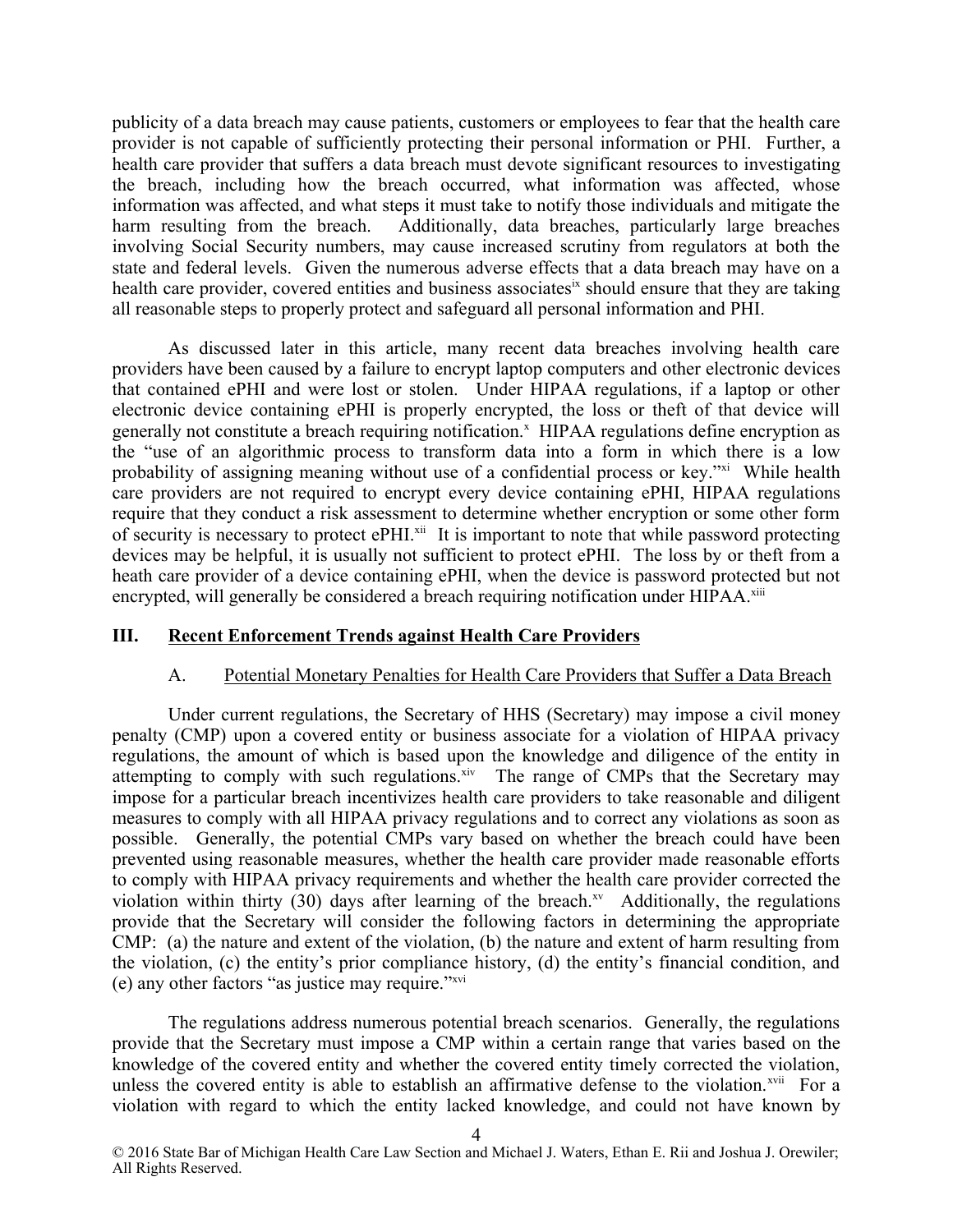exercising reasonable diligence, that the violation was occurring, HHS regulations provide that the Secretary may impose a CMP between \$100 and \$50,000 for each violation.<sup>xviii</sup> Additionally, for violations in which the entity's violation was due to "reasonable cause," which the regulations define as an act or omission that the entity knew, or would have known by exercising reasonable diligence, constituted a violation, the Secretary may impose a CMP between \$1,000 and \$50,000.<sup>xix</sup> However, the Secretary may not impose a CMP if the violation is corrected within (i) thirty (30) days of when the entity discovered or reasonably should have discovered the violation or (ii) a period longer than thirty (30) days determined by the Secretary to be appropriate based on the nature and extent of the violation.<sup>xx</sup> Further, even if the violation is not corrected within the relevant time period, the Secretary has discretion to waive the CMP, in whole or in part, to the extent that the CMP would be excessive relative to the violation.<sup>xxi</sup>

In addition, for violations resulting from "willful neglect," which the regulations define as the "conscious, intentional failure or reckless indifference to the obligation to comply" with the provision violated, that the entity corrected within thirty (30) days of when it discovered or reasonably should have discovered the violation, the Secretary will impose a CMP between \$10,000 and \$50,000<sup>xxii</sup> However, when a violation results from willful neglect and is not corrected within the thirty (30) day period after the entity discovers or reasonably should have discovered the violation, the Secretary must impose a CMP of not less than \$50,000.<sup>xxiii</sup> When a violation results from willful neglect, the Secretary does not have discretion to waive or reduce the CMP, regardless of when the violation was corrected or whether the CMP would be excessive relative to the violation. Finally, HHS regulations cap the aggregate amount of penalties that the Secretary may impose upon one entity in a calendar year at  $$1,500,000$ <sup>xxiv</sup>

OCR will routinely conduct an investigation of a health care provider that reports a data breach to OCR. These post-breach investigations essentially function as an informal audit of the health care provider, in which OCR will investigate not only the causes and factors leading to the specific breach reported, but also the provider's compliance with all privacy regulations. OCR will take into account the health care provider's compliance, or lack of compliance, with HIPAA requirements in determining the appropriate CMP or settlement offer to which it will agree. Thus, when a health care provider suffers a data breach, it should expect that OCR will take a close look at its compliance with all of the privacy requirements, not only the specific violation(s) that caused the breach.

# B. Examples of Recent Data Breach Settlements with OCR

# *Cancer Care Group, P.C.*

One example of a recent breach that resulted in an investigation by OCR and a large settlement involved Cancer Care Group, P.C. (CCG), a large provider in Indiana focused on treating patients with radiation therapy.<sup>xxv</sup> In July 2012, a CCG employee left his computer and unencrypted backup media in his vehicle.<sup>xxvi</sup> Someone broke into his car and stole the backup media, which contained the PHI of approximately 55,000 individuals.<sup>xxvii</sup>

Following CCG's report of this breach to OCR on August 29, 2012, OCR conducted a full investigation into CCG's compliance with relevant regulations regarding the protection of ePHI.<sup>xxviii</sup> OCR's investigation determined that CCG engaged in the following conduct  $OCR$ 's investigation determined that  $CCG$  engaged in the following conduct: (1) improperly disclosing the ePHI of 55,000 individuals by failing to safeguard the unencrypted computer server media backup stolen from the employee's vehicle, (2) failing to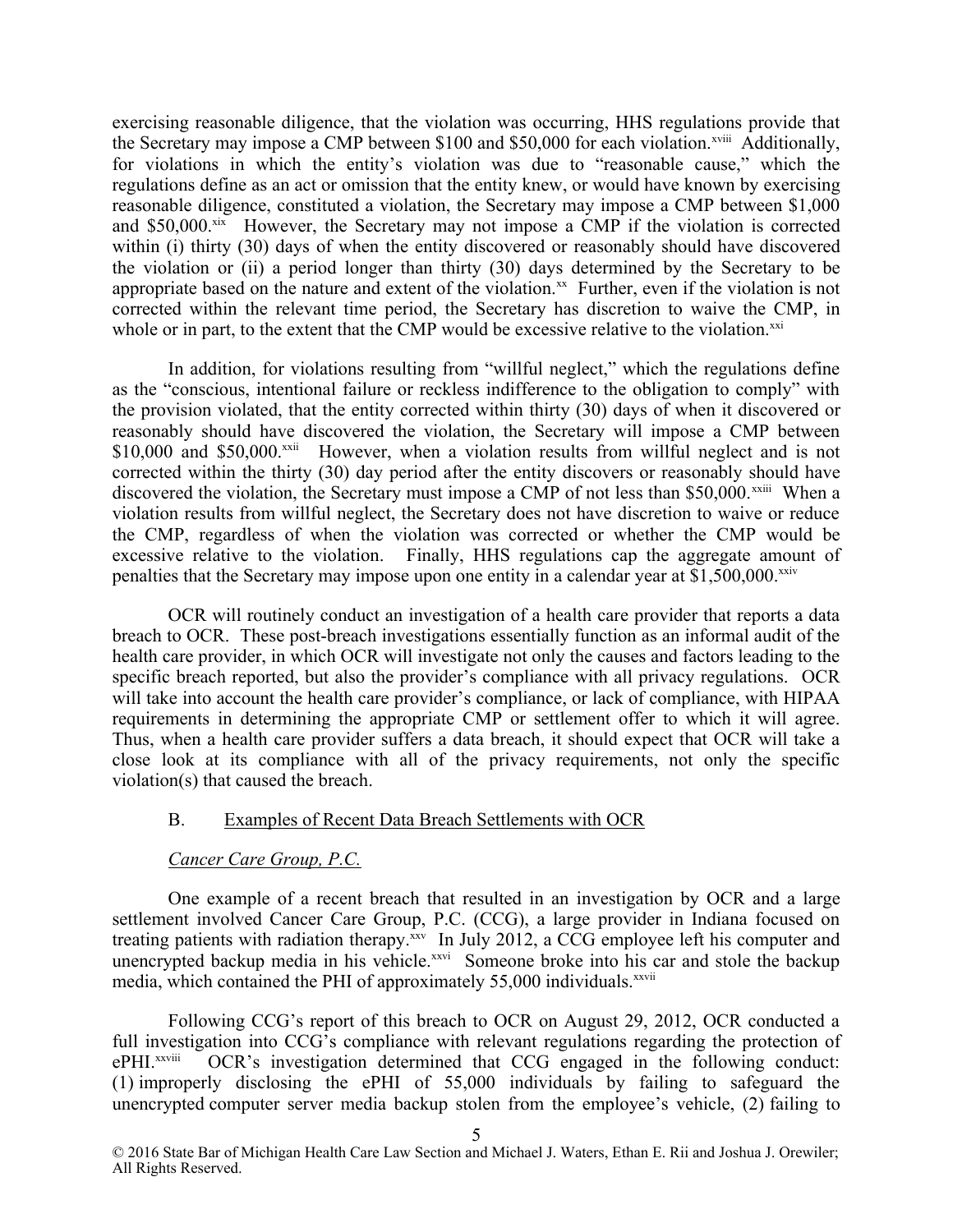adequately assess the risks to the confidentiality of ePHI held by CCG, and (3) failing to implement proper policies and procedures regarding the removal of hardware and electronic media containing ePHI from its facilities.<sup>xxix</sup>

CCG agreed to a Resolution Agreement that required CCG to pay a settlement amount of \$750,000 to OCR.<sup>xxx</sup> In addition, CCG agreed to enter into a three-year Corrective Action Plan (CAP).xxxi The CAP requires CCG to (1) conduct a risk analysis into its security risks relating to ePHI, (2) develop and implement a risk management plan to reduce any security risks it identifies, and (3) review and revise its policies, procedures and training program to comply with the HIPAA regulations.<sup>xxxii</sup> In addition, CCG must investigate any information it receives indicating that any of its employees may have failed to comply with the above-mentioned policies and procedures.<sup>xxxiii</sup> If CCG determines that one of its employees failed to comply with these policies and procedures, it must notify OCR within thirty (30) days. Finally, CCG must submit to OCR detailed annual reports regarding CCG's compliance with the CAP.<sup>xxxiv</sup>

### *Lahey Hospital and Medical Center*

Similarly, Lahey Hospital and Medical Center (Lahey) recently agreed to a settlement with OCR that required Lahey to pay \$850,000 as the result of the theft of an unencrypted laptop.<sup>xxxv</sup> The laptop had been used with a computerized tomography scanner and, consequently contained the ePHI of 599 individuals. xxxvi It was stolen from an unlocked room in Lahey's Radiology Department. OCR conducted an investigation following Lahey's report of this breach and determined that Lahey violated numerous regulations relating to the safeguarding of ePHI, including: (1) impermissibly disclosing the ePHI of 599 individuals, (2) failing to conduct an adequate analysis of risks to the confidentiality of ePHI, (3) failing to implement reasonable physical safeguards to restrict the access of unauthorized users to a workstation capable of accessing ePHI, (4) failing to implement proper policies and procedures governing the removal from its facility of hardware and electronic media containing ePHI, (5) failing to create a unique user name to identify and track user identity on the relevant workstation, and (6) failing to implement mechanisms to record activity on the relevant workstation.<sup>xxxvii</sup>

As a result of the breach and OCR's investigation, Lahey also entered into a CAP with OCR, which, similar to the CAP in CCG's case, required Lahey to conduct a risk analysis relating to risks associated with the ePHI on its electronic media, workstations and information systems.<sup>xxxviii</sup> Lahey was also required to create written policies and procedures to remedy its failure to comply with regulatory requirements.xxxix Additional provisions of Lahey's CAP require Lahey to properly train all employees who may access ePHI and to investigate any potential failure to comply with its above-mentioned policies and procedures and report any such lack of compliance to OCR.<sup>xl</sup> Finally, Lahey must submit a detailed implementation report describing how Lahey complied with the terms of the CAP and must provide an attestation of the facts in the report that is signed by an officer of Lahey.<sup>xli</sup>

#### *Other Examples*

Several other recent breaches involving the theft of unencrypted laptops from health care providers, or their workforce members, have resulted in significant settlements with OCR. In November 2011, an unencrypted laptop containing ePHI was stolen from a physical therapy center of Concentra Health Services (Concentra).<sup>xlii</sup> After OCR conducted its typical data breach investigation, it found that Concentra had failed to properly encrypt numerous laptops containing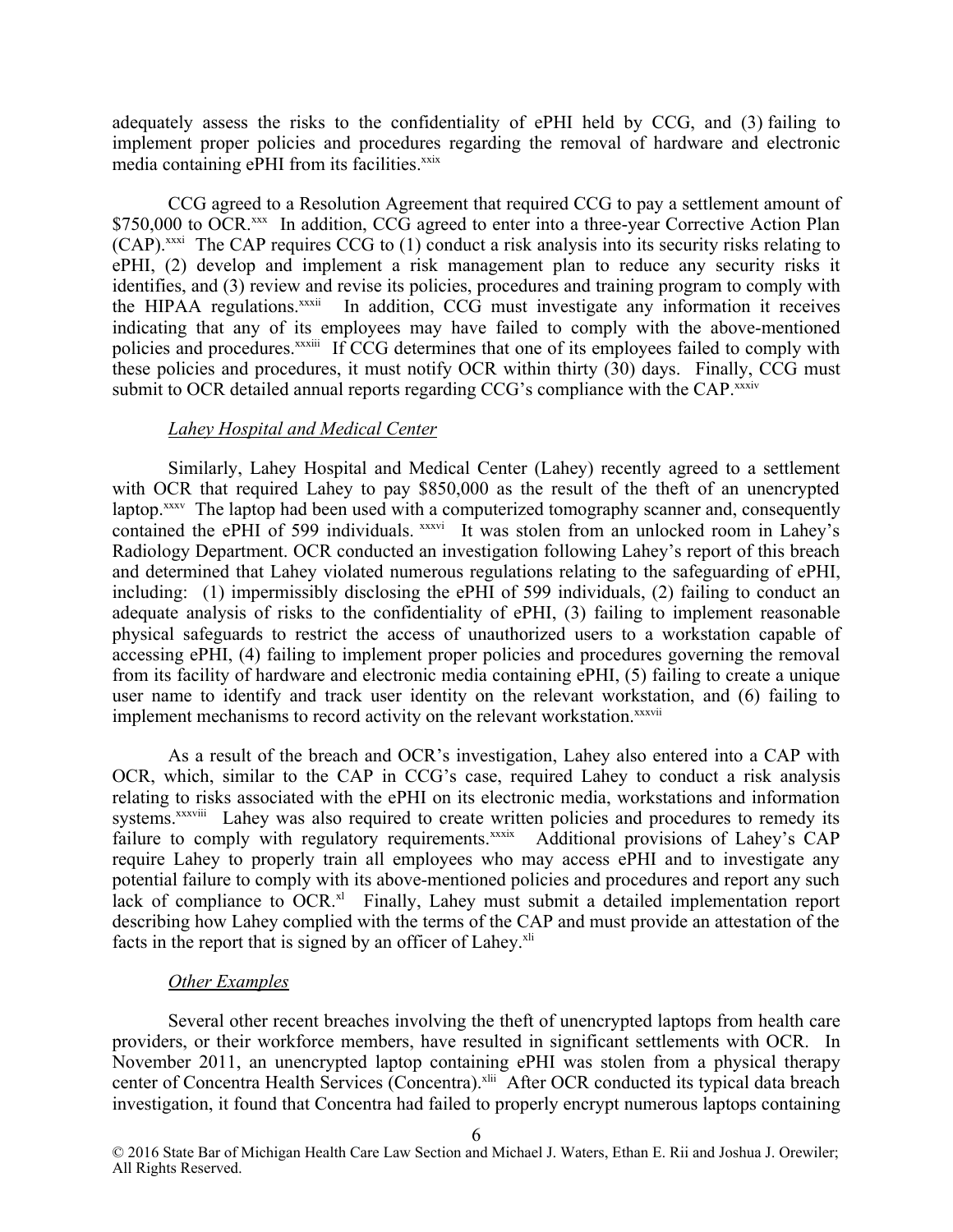ePHI over the time period from October 2008 until June 2012.<sup>xliii</sup> To settle the alleged violations with OCR, Concentra agreed to pay a settlement amount of \$1,725,220 and to enter into a CAP.xliv

Similarly, QCA Health Plan, Inc. of Arkansas (QCA) agreed to pay a settlement of \$250,000 as a result of the theft from a workforce member's car of an unencrypted laptop that contained the ePHI of 148 individuals.<sup>xlv</sup> Following notification of the breach, OCR investigated QCA and determined that QCA violated the HIPAA Privacy and Security Rules in several ways, including the failure to develop and implement proper policies and procedures to prevent security violations.<sup>xlvi</sup> Those alleged failures led to the large settlement.

These recent data breach settlements demonstrate a trend of OCR requiring significant settlement amounts from health care providers who fail to properly encrypt laptops containing ePHI, or otherwise adequately safeguard such information, even for a small group of individuals. Prior to December 2012, OCR had not entered into a settlement agreement for a breach involving unsecured ePHI of fewer than 500 individuals.<sup>xlvii</sup> In December 2012, however, OCR agreed to settle alleged HIPAA violations by The Hospice of North Idaho (HONI) for an amount of \$50,000, plus HONI's agreement to implement and follow a CAP.<sup>xlviii</sup> The breach in that case resulted from the theft of an unencrypted laptop that contained the ePHI of 441 patients.<sup>xlix</sup> However, as the more recent breaches indicate, OCR is increasingly pursuing larger settlement amounts for breaches involving ePHI. In light of this trend, small and mid-size health care providers should ensure that they are implementing and enforcing policies and procedures to encrypt all forms of electronic media containing PHI.

However, not all data breaches involve unencrypted laptops or even ePHI. For example, in March 2015, Cornell Prescription Pharmacy (Cornell) agreed to pay \$125,000 to settle allegations that it disposed of unsecured physical documents containing the PHI of 1,610 patients in an unlocked, open container on its premises.<sup>1</sup> Similar to breaches involving ePHI, OCR conducted an investigation into Cornell's compliance with HIPAA regulations and found that Cornell had committed several violations.<sup>li</sup> Given the significant settlement paid by Cornell, and its agreement to enter into a CAP, all health care providers, regardless of their size, should ensure that they properly protect and dispose of both paper and electronic records containing PHI.

# C. Examples of Recent Data Breach Settlements with State Attorneys General

Health care providers that have suffered data breaches involving the loss of unencrypted ePHI also have settled claims with applicable state Attorneys General. For example, in November 2014, Beth Israel Deaconess Medical Center, Inc. (Beth Israel) agreed to a \$100,000 settlement with the Office of the Attorney General of the Commonwealth of Massachusetts.<sup>lii</sup> The breach at issue in that case involved a physician's laptop containing ePHI and Social Security numbers of 3,796 individuals that was stolen from an unlocked office.<sup>liii</sup> While Beth Israel had a policy requiring its employees to encrypt and physically secure all laptops containing ePHI or personal information, the physician and other employees of Beth Israel were not following this policy. <sup>liv</sup> In addition to the \$100,000 settlement, Beth Israel agreed to take steps to prevent similar future breaches, including implementing and enforcing policies requiring all laptops containing ePHI to be encrypted.<sup> $\frac{1}{x}$ </sup>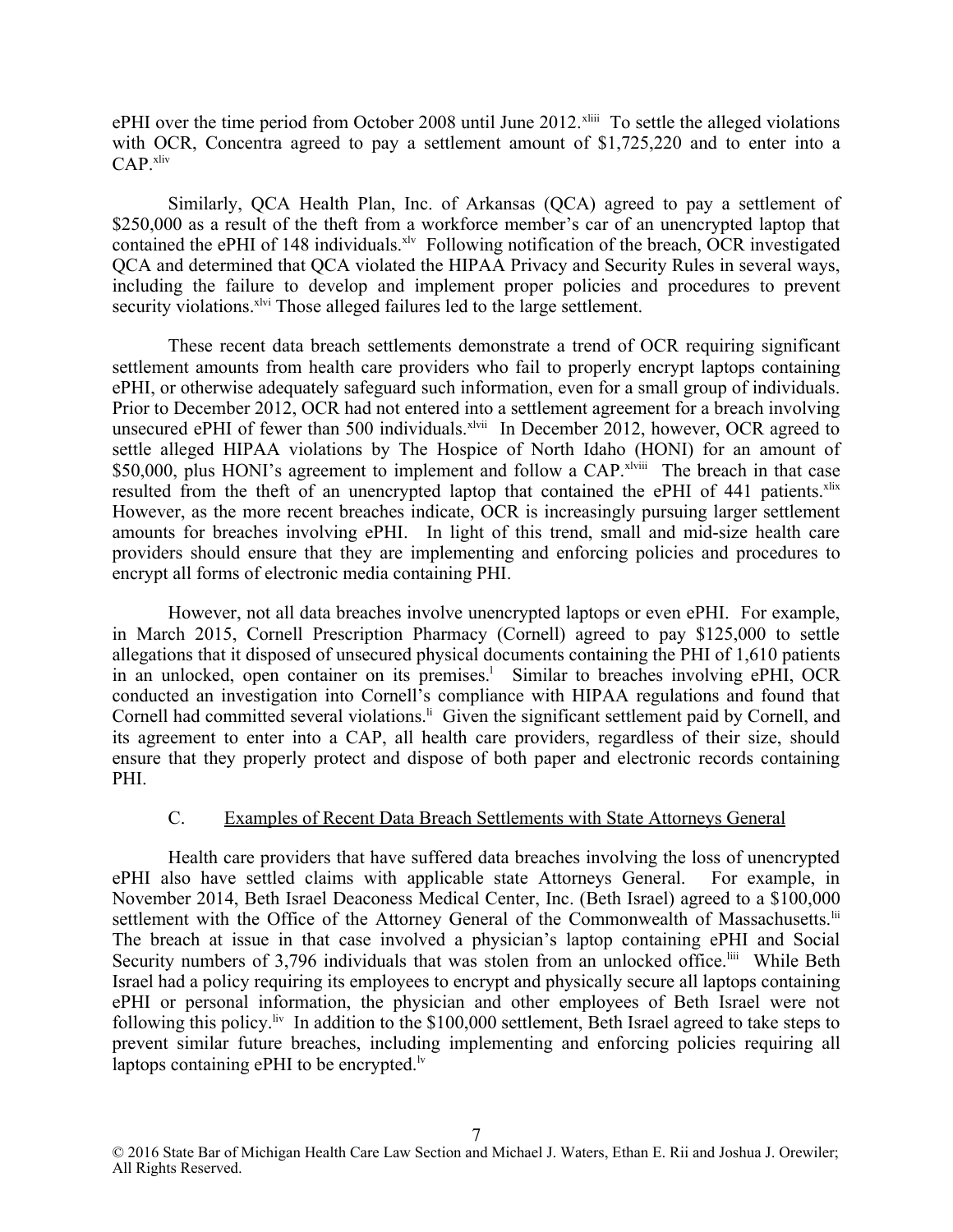While the Beth Israel case involved a health care provider located in the same state as the Attorney General's Office, a state Attorney General is not limited to enforcing its privacy laws and regulations against health care providers located in its state. Under certain states' laws, a state Attorney General may bring an enforcement action against a health care provider, regardless of where the provider is located, when that provider's failure to follow privacy laws or regulations results in a breach affecting an individual who resides in that state. In July 2014, the Attorney General of Massachusetts settled allegations against the Women & Infants Hospital of Rhode Island (WIH) that WIH violated privacy laws and regulations as a result of WIH's loss of nineteen (19) backup tapes from two prenatal centers.<sup>lvi</sup> The misplaced tapes contained ePHI and personal information, including Social Security numbers, of 12,127 Massachusetts residents and approximately 1,200 Rhode Island residents.<sup>Ivii</sup> To settle this breach with the Massachusetts Attorney General's Office, WIH agreed to pay a total of \$150,000 and to implement policies to prevent future breaches, including maintaining an inventory of all unencrypted electronic media containing personal information and PHI.<sup>lviii</sup>

#### D. Potential Liability from Civil Lawsuits as a Result of a Data Breach

HIPAA does not create a private cause of action for individuals whose PHI is compromised by a breach. However, individuals whose personal information or PHI has been compromised have sought relief based on numerous theories of liability, including negligence in allowing the breach, fraud in misrepresenting privacy or security policies, breach of contract, failure to comply with state data breach notification requirements, unjust enrichment, statutory claims under the Stored Communications Act, Electronic Communications Privacy Act or Computer Fraud and Abuse Act, and securities and shareholder derivative suits. A common theme in those cases is whether there is a case or controversy that affords the plaintiff standing under Article III of the United States Constitution to bring such claims. In many cases, courts have dismissed claims based on data breaches when the plaintiff alleged that his or her personal information or PHI was stolen, but did not allege that he or she had suffered from actual identity theft.lix In those cases, many courts have held that a plaintiff's personal information or PHI being compromised was not in itself sufficient to confer Article III standing upon the plaintiff.<sup> $k$ </sup> A minority of cases, however, have held that the increased risk of identity theft arising out of a plaintiff's personal information or PHI being compromised is sufficient to meet the injury-in-fact requirement for Article III standing.<sup>1xi</sup>

Despite the fact that data breach lawsuits may be dismissed in the early stages, recent settlements indicate that breaches by health care providers have the potential to lead to substantial liability. For example, in 2013, AvMed Inc. agreed to a \$3 million settlement based on a data breach caused by a laptop stolen in 2009 that contained the personal information of approximately 1.2 million of AvMed's customers.<sup>kii</sup> In particular, this settlement allowed plaintiffs who did not experience identity theft to recover money from the \$3 million settlement fund.<sup>Ixiii</sup> Similarly, in 2014, a \$4.1 million settlement was approved in a data breach lawsuit alleging that Stanford Hospital & Clinics and its billing subcontractor Multi-Specialty Collection Services, LLC allowed approximately 19,500 Stanford patients' names, account numbers and diagnoses to be visible on a publicly available website.<sup>lxiv</sup> These recent settlements demonstrate that data breaches, and the resulting lawsuits, may create significant civil liability for health care providers.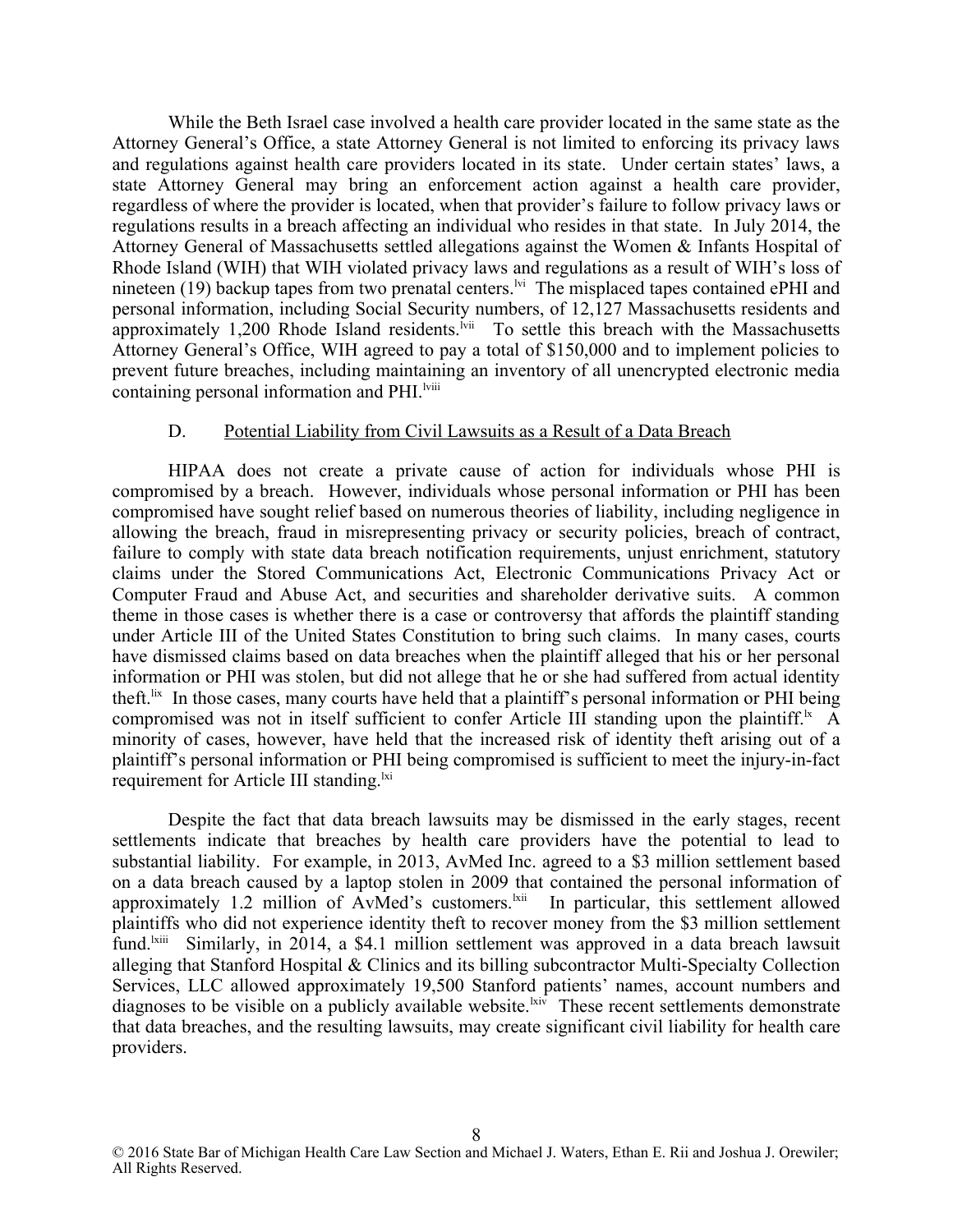### **IV. Data Breach Notification Obligations under HIPAA/HITECH Act**

Under federal regulations promulgated by HHS pursuant to HIPAA and the HITECH Act, a covered entity has a duty to notify every individual "whose unsecured [PHI] has been, or is reasonably believed by the covered entity to have been, accessed, acquired, used, or disclosed as a result of [a data] breach."<sup>Ixv</sup> Federal regulations define a breach as "the acquisition, access, use, or disclosure of [PHI]" in a way not permitted under federal regulations "that compromises the security or privacy" of the PHI.<sup>Ixvi</sup> However, when a covered entity discovers that PHI has been impermissibly acquired, accessed, used or disclosed, it must presume that a data breach has occurred unless it conducts a risk assessment and determines that there is a low probability that the PHI has been compromised.<sup>lxvii</sup> To perform such a risk assessment, the covered entity, at a minimum, must consider the following four factors:

(i) [t]he nature and extent of the [PHI] involved, including the types of identifiers and the likelihood of re-identification;

(ii) [t]he unauthorized person who used the [PHI] or to whom the disclosure was made;

(iii) [w]hether the [PHI] was actually acquired or viewed; and

(iv)  $[t]$ he extent to which the risk to the  $[PHI]$  has been mitigated.<sup>lxviii</sup>

When a covered entity performs such a risk assessment, it must be sure to properly document and retain records demonstrating its compliance with the risk assessment requirements. HHS regulations place the burden on the covered entity to prove that (a) it provided all notifications required by HHS regulations, and/or (b) its risk assessment demonstrates that there is a low probability that PHI has been compromised.<sup>lxix</sup> Failure to create and maintain such documentation may result in significant penalties.

Once a covered entity discovers that it has suffered a data breach involving unsecured PHI, it must notify each individual whose PHI has potentially been compromised "without unreasonable delay" and at least within sixty  $(60)$  days after "discovery" of the breach.<sup>lxx</sup> HHS regulations define a covered entity's "discovery" of a breach as the earlier of the day on which the covered entity knew of the breach or when the covered entity would have known of the breach by "exercising reasonable diligence."<sup>Ixxi</sup> In addition, HHS regulations consider a covered entity to have knowledge of a breach when the breach "is known, or by exercising reasonable diligence would have been known, to any person, other than the person committing the breach, who is a workforce member or agent of the covered entity."<sup>Ixxii</sup>

Further, HHS regulations require that notice of a breach to an affected individual must be written in plain language and must meet certain content requirements.<sup>Ixxiii</sup> The breach notice must:

- describe the breach,
- provide the date of the breach,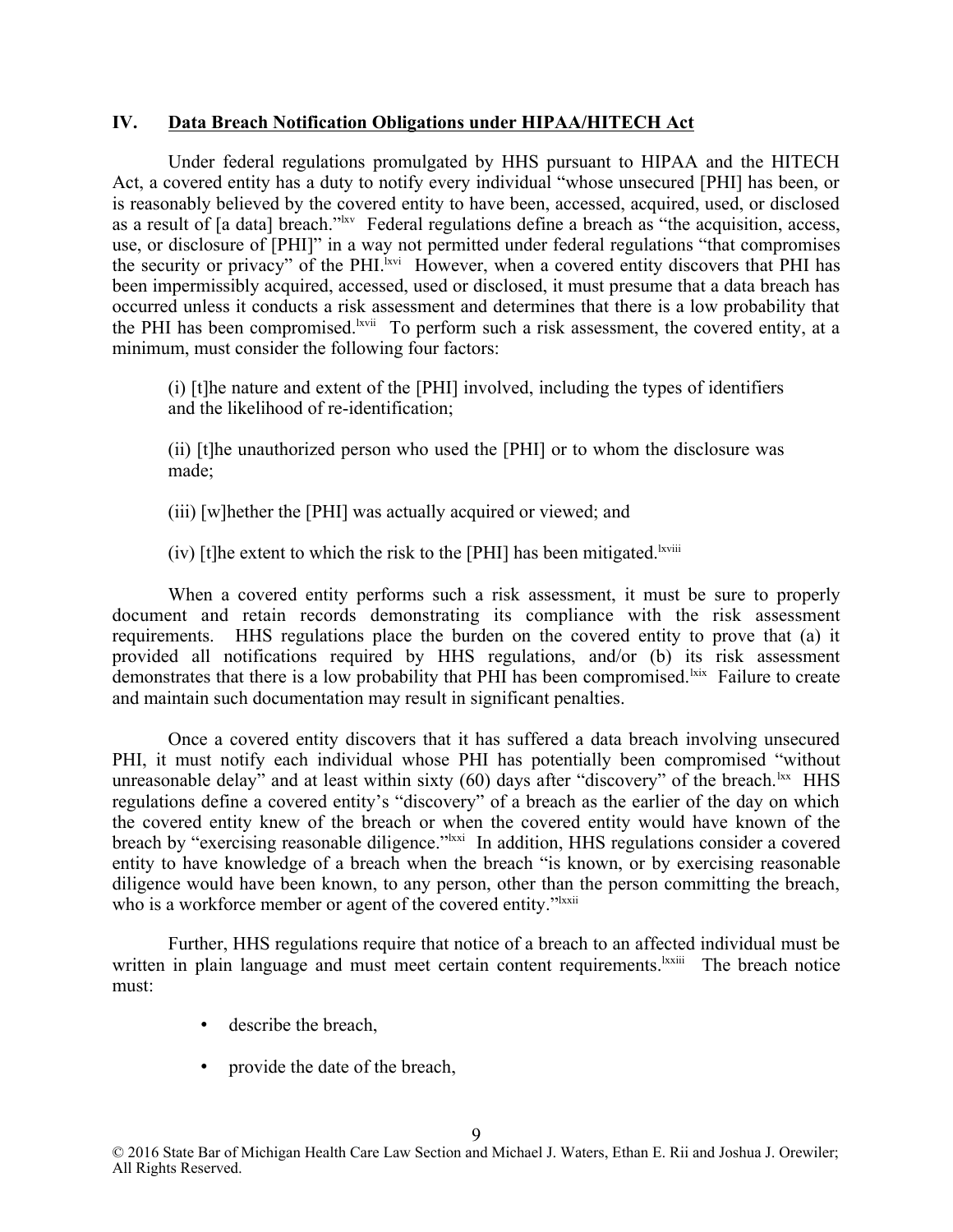- provide the date of discovery of the breach,
- provide the types of unsecured PHI that were potentially compromised in the breach,
- inform the individual(s) of steps that they may take to protect themselves from any potential damage resulting from the breach,
- describe the investigation of the breach and any steps taken to mitigate the harm to affected individuals and protect against further breaches,
- include contact procedures for any affected individuals who wish to ask the covered entity questions or learn additional information about the breach, including a toll-free telephone number, an e-mail address, a website or a postal address, and
- be sent by first-class mail to the last known address of the individual, or may be sent by e-mail if the individual has agreed to receive electronic notice.<sup>lxxiv</sup>

In addition to notifying affected individuals, a covered entity must notify the media in certain circumstances. For breaches involving the unsecured PHI of more than 500 residents of a state or jurisdiction, a covered entity must notify "prominent media outlets serving the State or jurisdiction."<sup>Ixxv</sup> The notice of the breach to prominent media outlets must generally meet the same requirements as notice to individuals, in that it must be sent without unreasonable delay and within sixty  $(60)$  days of discovery of the breach.<sup>lxxvi</sup> In addition, the breach notice to media outlets must meet the same content requirements as notice sent to affected individuals.<sup>kxvii</sup>

Additionally, a covered entity that suffers a data breach affecting the unsecured PHI of 500 or more individuals must notify the Secretary of HHS using the web portal available on the HHS's website.<sup>Ixxviii</sup> Notification of the breach to the Secretary must be made Notification of the breach to the Secretary must be made contemporaneously with notification provided to affected individuals.<sup>1xxix</sup> However, for data breaches that involve the unsecured PHI of fewer than 500 individuals, a covered entity must maintain documentation of the breach and submit to the Secretary notification of the breach within sixty  $(60)$  days of the end of the calendar year in which the breach took place.<sup>lxxx</sup>

In a typical data breach involving the loss or theft of an unencrypted laptop containing ePHI, the health care provider will learn of the breach when a workforce member reports that his or her laptop has been lost or stolen. Through its incident response team, the health care provider should immediately investigate the incident to confirm that the laptop has in fact been lost or stolen, that it was not encrypted and that it contained unsecured PHI. After performing this initial investigation, the health care provider should engage counsel, report the theft to law enforcement and further investigate which individuals' PHI was present on the laptop.

Once the health care provider has identified all individuals whose PHI was potentially compromised, it should prepare to notify those individuals in compliance with HIPAA and the state law in each state in which an affected individual resides. If the breach is large enough to dictate that a call center be created for affected individuals, the health care provider should work with counsel and/or a public relations expert to prepare scripts and frequently asked questions.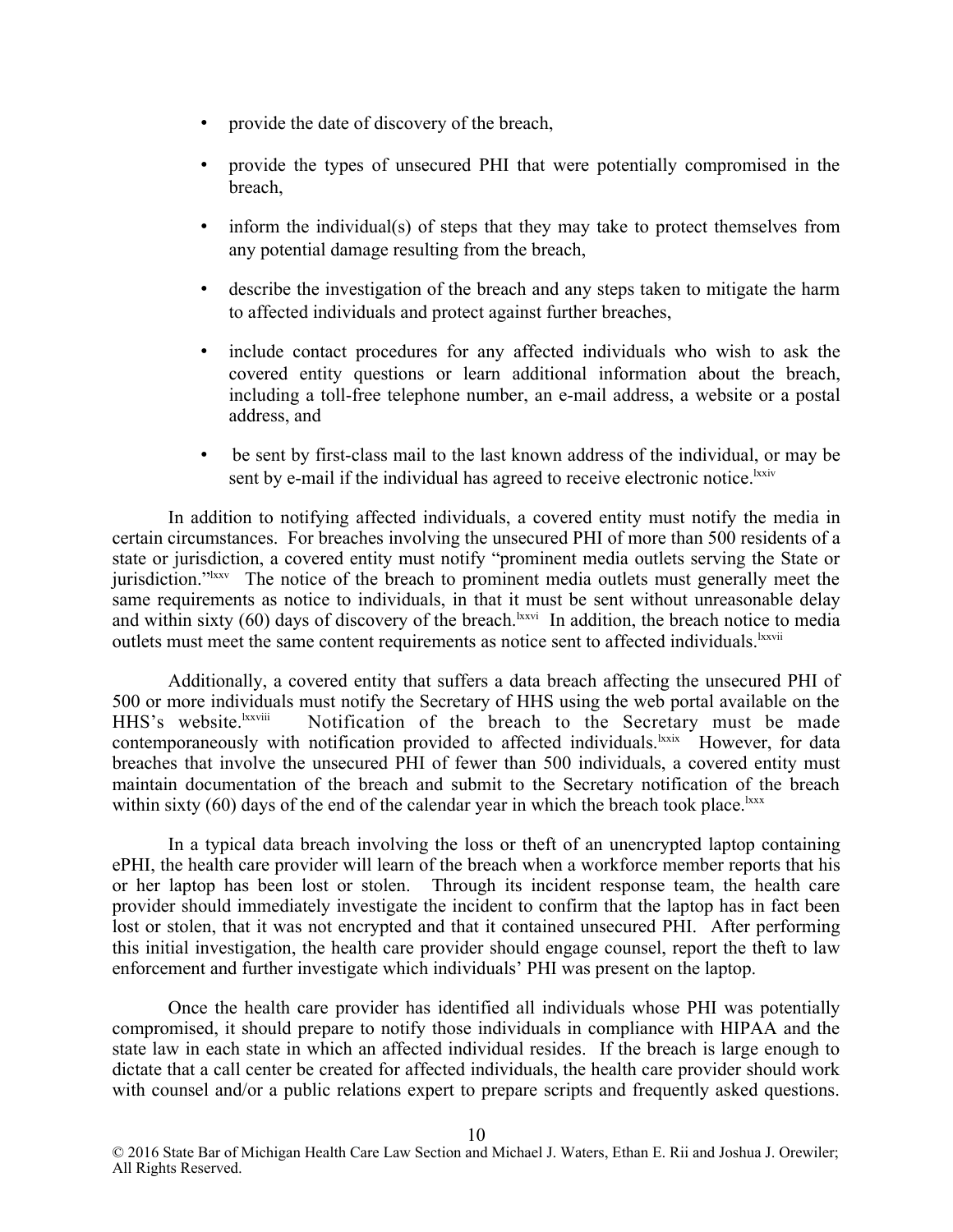Notification will then be sent to OCR, if required, and other regulatory agencies simultaneously with notification to individuals, unless state law provides otherwise. After notification is sent, the health care provider must respond to any requests for additional information from OCR or other regulatory agencies. Finally, the health care provider should return to normal operations and take any additional steps required to prevent future breaches. Following a breach involving a stolen laptop, a health care provider should be certain to immediately develop, implement and enforce policies and procedures requiring all workforce members to encrypt any laptops or other electronic media containing PHI.

### **V. Data Breach Notification Obligations of Health Care Providers under State Law**

# A. General Overview of Breach Notification Requirements under State Law

In forty-seven (47) states, the District of Columbia and United States territories, there are one or more statutes governing the notification obligations relating to data breaches involving personal information. Data breaches of health care providers often involve personal information that may fall under these statutes. Generally, these statutes provide that a person or entity that owns the personal information of another individual residing in that jurisdiction has a duty to notify individuals whose personal information has been compromised. While the person or entity owning the personal information may not reside in the same state as the affected individual, the person or entity owning the personal information must comply with the notification requirements in the state in which the affected individual resides. Thus, for breaches affecting more than a few individuals, the notifying person or entity will have to look to and comply with the state law in each state in which an affected individual resides. The notification obligations of a notifying person or entity may be complex in larger breaches, as laws in different states may differ with respect to the statutory definition of personal information, the definition of a data breach, the timing of notification, the individual(s) who must be notified, the content of the required notification and the method of notification.

For example, a common statutory definition of "personal information," such as the definition under Wisconsin law, includes an individual's last name and the individual's first name or first initial, in combination with the individual's Social Security number, driver's license or state identification number or financial account number, which includes credit or debit card numbers or any code or password that would allow access to the individual's financial account.<sup>2lxxxi</sup> A common definition of a "breach" is the definition under Illinois law, which defines a breach as the "unauthorized acquisition of computerized data that compromises the security, confidentiality, or integrity of personal information<sup>[1]"xxxii</sup> However, most state statutes clarify that a breach does not include the authorized acquisition of data that has been deidentified, encrypted, redacted or made unreadable. Additionally, a good faith acquisition of personal information by an employee or agent authorized to acquire such information is generally not considered a breach.

Certain states have notification requirements beyond notifying the affected individual. A minority of states require that the state's Attorney General's Office or other regulatory agency be notified of the breach. Some states require notification to the Attorney General's Office for any breach involving an individual residing in that state, while other states require notification to the

<sup>&</sup>lt;sup>2</sup> Wisconsin's definition of "personal information," unlike that of many other states, also includes an individual's last name and first name or first initial combined with the person's deoxyribonucleic acid (DNA) profile or biometric data.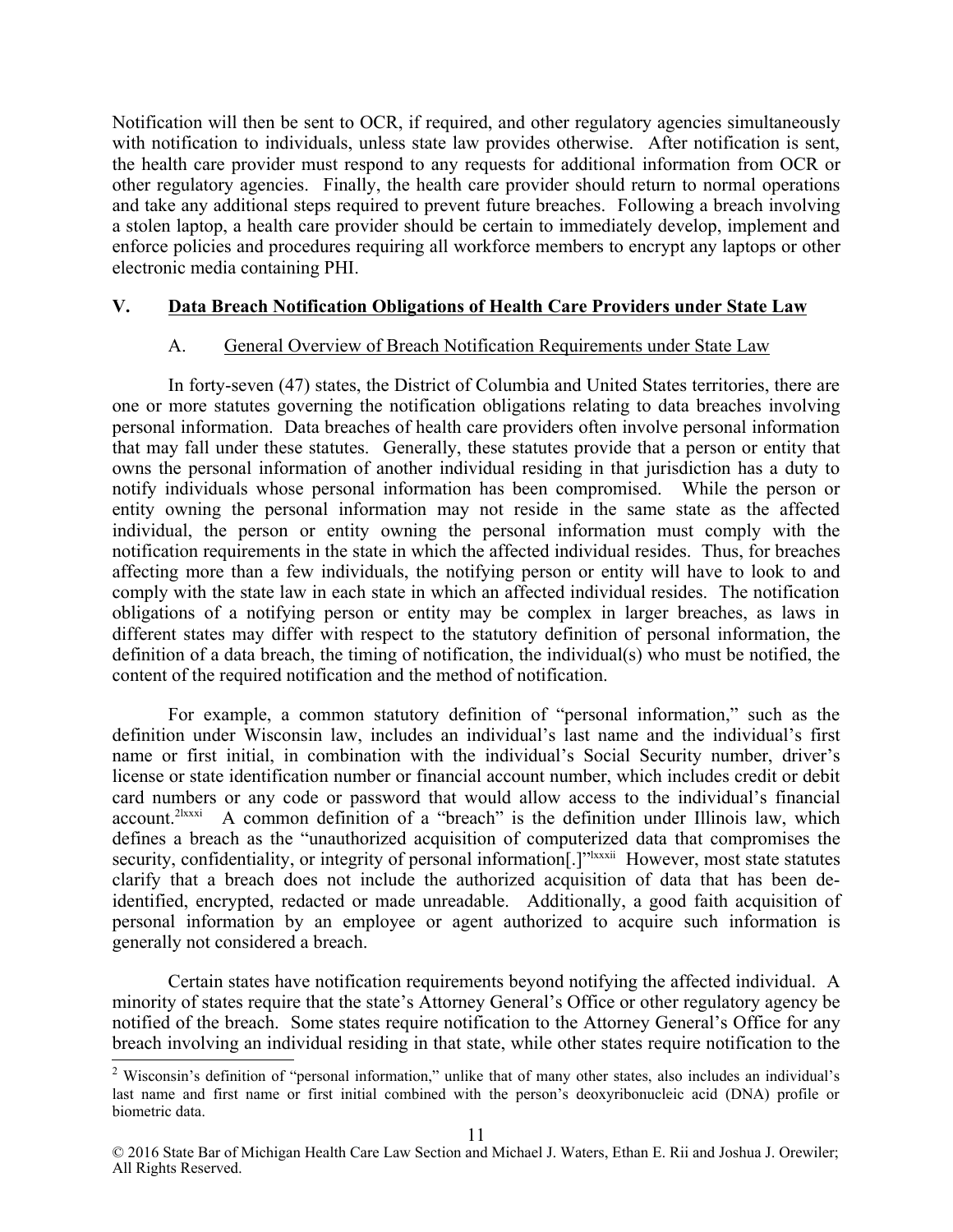Attorney General's Office only when the breach affects a larger number of residents of that state. Further, certain states require that breaches affecting a certain number of residents of that state must also be reported to the media and/or consumer reporting agencies.

# B. Breach Notification Requirements under Michigan Law

Like the vast majority of states in the United States, Michigan has a data breach statute that requires notice to a Michigan resident when a health care provider discovers a data breach involving that resident's personal information.<sup>lxxxiii</sup> Michigan law defines "personal information" as a person's "first name or first initial and last name linked to [one] or more of the following data elements of a resident of this state: (i) [s]ocial security number[,] (ii) [d]river license number or state personal identification card number[,] [or] (iii) [d]emand deposit or other financial account number, or credit card or debit card number, in combination with any required security code, access code, or password that would permit access to any of the resident's financial accounts."<sup>Ixxxiv</sup> Thus, when a health care provider discovers that a data breach has resulted in a Michigan resident's unencrypted and unredacted personal information, as defined by the Michigan statute, having been accessed and acquired by an unauthorized person, the health care provider must give notice of the data breach to that resident.<sup>1xxxv</sup>

However, Michigan law allows a covered entity subject to HIPAA to comply with the Michigan data breach statute by complying with HIPAA regulations regarding notice of unauthorized access to customer information.<sup>lxxxvi</sup> Thus, if a health care provider subject to HIPAA regulations suffers a data breach that involves the unsecured PHI of Michigan residents, that health care provider must give notice to those Michigan residents as required by HIPAA. Assuming that the health care provider complies with all of its data breach notice obligations under HIPAA with respect to the affected Michigan residents, the health care provider does not need to comply with any additional notice requirements created under the Michigan data breach statute.<sup>3</sup> Importantly, however, a health care provider in Michigan may still have additional obligations to provide notice to individuals residing in other states, as not every state treats notification that complies with HIPAA regulations as sufficient to meet the obligations under that state's data breach statute.

# **VI. Best Practices for Health Care Providers in Responding to Data Breaches**

# A. Steps to Take Prior to Experiencing a Data Breach

# *Develop an Incident Response Plan*

Health care providers should take proactive steps to prepare for a data breach to mitigate the costs and adverse effects associated with such incidents. As an initial step, health care providers should develop an incident response plan (IRP) and test the IRP, using tabletop exercises or mock data breaches, on a periodic basis. In addition, the provider should create roles for individual team members in responding to a data breach, known as an incident response team. Preparation prior to experiencing a data breach will allow the provider to quickly and appropriately take action when the almost inevitable breach occurs.

<sup>&</sup>lt;sup>3</sup> In the unlikely event that a health care provider suffers a data breach that involves personal information as defined under Michigan law but does not involve unsecured PHI, as defined under HIPAA regulations, the provider should contact legal counsel to determine whether it must provide notice of the breach to Michigan residents under the Michigan data breach statute.

<sup>© 2016</sup> State Bar of Michigan Health Care Law Section and Michael J. Waters, Ethan E. Rii and Joshua J. Orewiler; All Rights Reserved.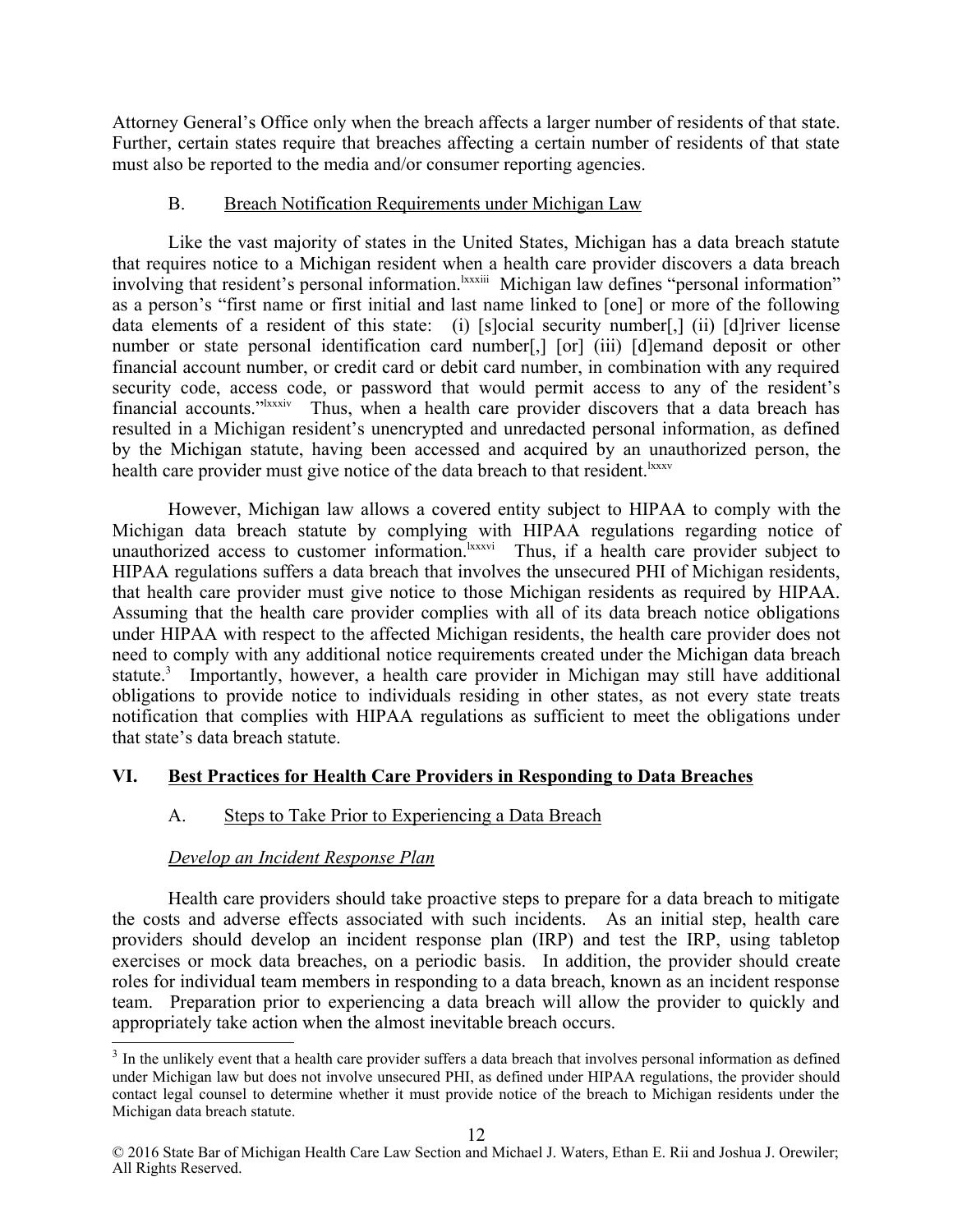In addition, health care providers should develop procedures for reporting potential breaches to their incident response team, including 24-hour emergency contact information. Further, such procedures should be implemented for third parties with which the health care provider shares personal information or PHI, such as business associates or other vendors. Additionally, detailed procedures should be created for the key individuals on the incident response team, including procedures allowing them to determine the nature and scope of the incident, as well as the ongoing risks associated with the potential breach. Generally, the provider should focus on determining which records have been compromised, the information contained in those records and the identities of the individuals whose information has been compromised.

The incident response team, with the assistance of a forensics firm when appropriate, should also take appropriate steps to identify and isolate any affected systems to prevent the further unauthorized release of PHI. It is also critical that the team identify any other systems connected to the affected system(s) in order to minimize further damage. The team should further take steps to preserve needed data and evidence, including maintaining pertinent systems logs, activating auditing software, creating backup copies of altered files and recovering any lost data. In addition, the provider must document its actions to restore the integrity of its system(s) and any conversations it has with law enforcement relating to the breach.

### *Targeted Training and Preparation for Smaller and Mid-Size Providers*

Smaller and mid-size health care providers with limited resources should focus on particular steps to minimize the risk of data breaches without incurring excessive prevention costs. Because small data breaches may cause health care providers to incur large costs in the form of CMPs, attorney's fees, negative publicity and other costs, even small providers must ensure that they have proper policies and procedures in place. All employees and workforce members should receive sufficient training on data privacy requirements and receive updates in training on a regular and periodic basis. Additionally, one of the easiest and most important steps small and mid-size health care providers can take is to ensure that all laptops and forms of electronic media containing PHI that are used by any of their workforce members are properly encrypted. Finally, providers should implement and regularly enforce policies that punish workforce members who fail to adhere to the provider's security guidelines.

#### *Cyber Liability Coverage*

Further, health care providers should consider purchasing cyber liability insurance to mitigate the financial harm resulting from a data breach. Numerous insurance companies offer policies that provide coverage relating to data breach costs. However, the available policies vary significantly with respect to how the health care provider should respond to data breaches, the costs and expenses covered and the premiums and deductibles of the policy. Health care providers should scrutinize the limitations that a cyber insurance policy might impose on their ability to respond to a data breach. Many policies require a health care provider to use specified forensics firms, law firms and/or public relations firms in responding to a data breach.

Moreover, cyber liability insurance policies may vary in the amounts covered for costs associated with (i) responding to a data breach, such as fees paid to forensics firms, law firms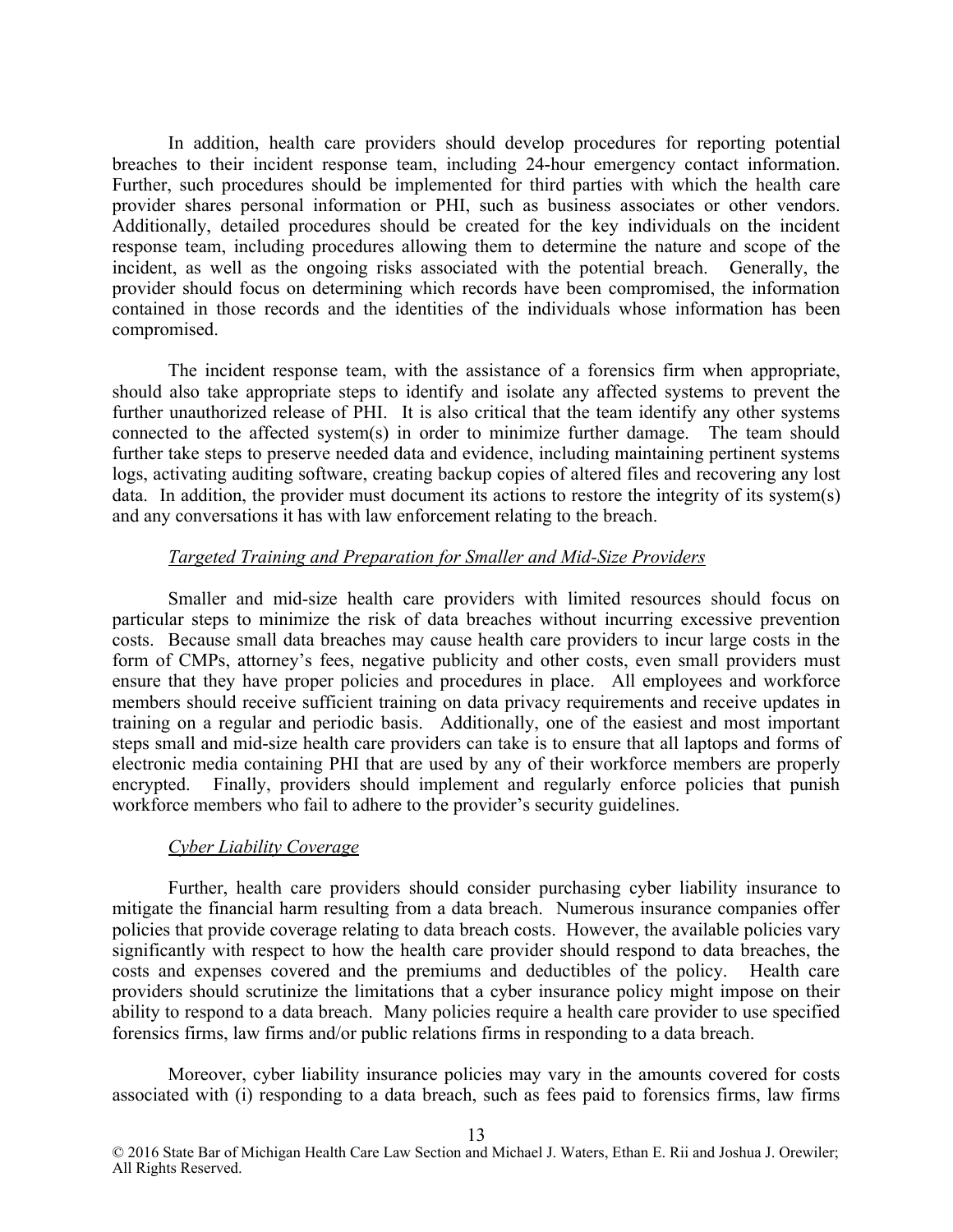and public relations firms, (ii) notifying affected individuals, and (iii) providing credit or identity theft monitoring to affected individuals. In addition, the cost of purchasing cyber liability insurance varies depending on the amount and types of coverage provided. Additionally, the premiums and/or deductibles of a cyber insurance policy may be affected by the size of the health care provider and the type and sophistication of its privacy and security controls. Larger health care providers are likely to have records containing PHI of more individuals and are thus are at greater risk of suffering very large costs associated with a data breach. As a result, a larger heath care provider will generally have to pay higher premiums and/or deductibles for a cyber insurance policy.

### B. Steps to Take Once the Provider Has, or Suspects It Has, Suffered a Data Breach

### *Initial Investigation*

Once a health care provider suspects that it may have suffered a data breach, it should immediately conduct an initial investigation to determine the nature and scope of the potential breach. Appropriate members of the incident response team should be engaged to identify the potentially compromised data. In addition, the incident response team must take all possible steps to contain the breach, which, depending on the circumstances, may include changing locks, access codes or passwords and notifying law enforcement. Further, the health care provider should limit the types of internal communications, particularly e-mail communications, that the incident response team uses to complete its initial investigation. Communications with third parties outside the incident response team, such as the media or workforce members not involved in the investigation, should be prohibited at this stage of the investigation.

As the investigation continues, the members of the incident response team who are engaged and actively involved in the investigation may change depending on the size and scope of the breach. When a breach is of a sufficient scope, the health care provider must obtain additional support, including outside counsel, forensic investigators, law enforcement and/or public relations experts. Engaging counsel earlier in a data breach investigation can help the health care provider to avoid pitfalls that may later be used against the provider, such as sending unnecessary, non-privileged e-mails relating to the potential breach that will be potentially discoverable in subsequent litigation. If the health care provider has obtained insurance coverage for data breaches, its procedures should provide for immediate notification to its insurance provider of a potential breach.

Generally, the health care provider should have an internal employee responsible for leading the incident response team under the guidance and direction of legal counsel. The incident response team should investigate the breach to determine all potential systems and/or data that may have been affected. The provider should take all appropriate steps, under the guidance of a forensics firm when necessary, to understand the cause of the potential breach, mitigate the harm to affected systems and prevent other systems/data from becoming compromised. In certain circumstances, the provider will need to notify appropriate law enforcement agencies early in the investigation stage to inform them of potential criminal activity and receive assistance in identifying the individuals responsible for the breach.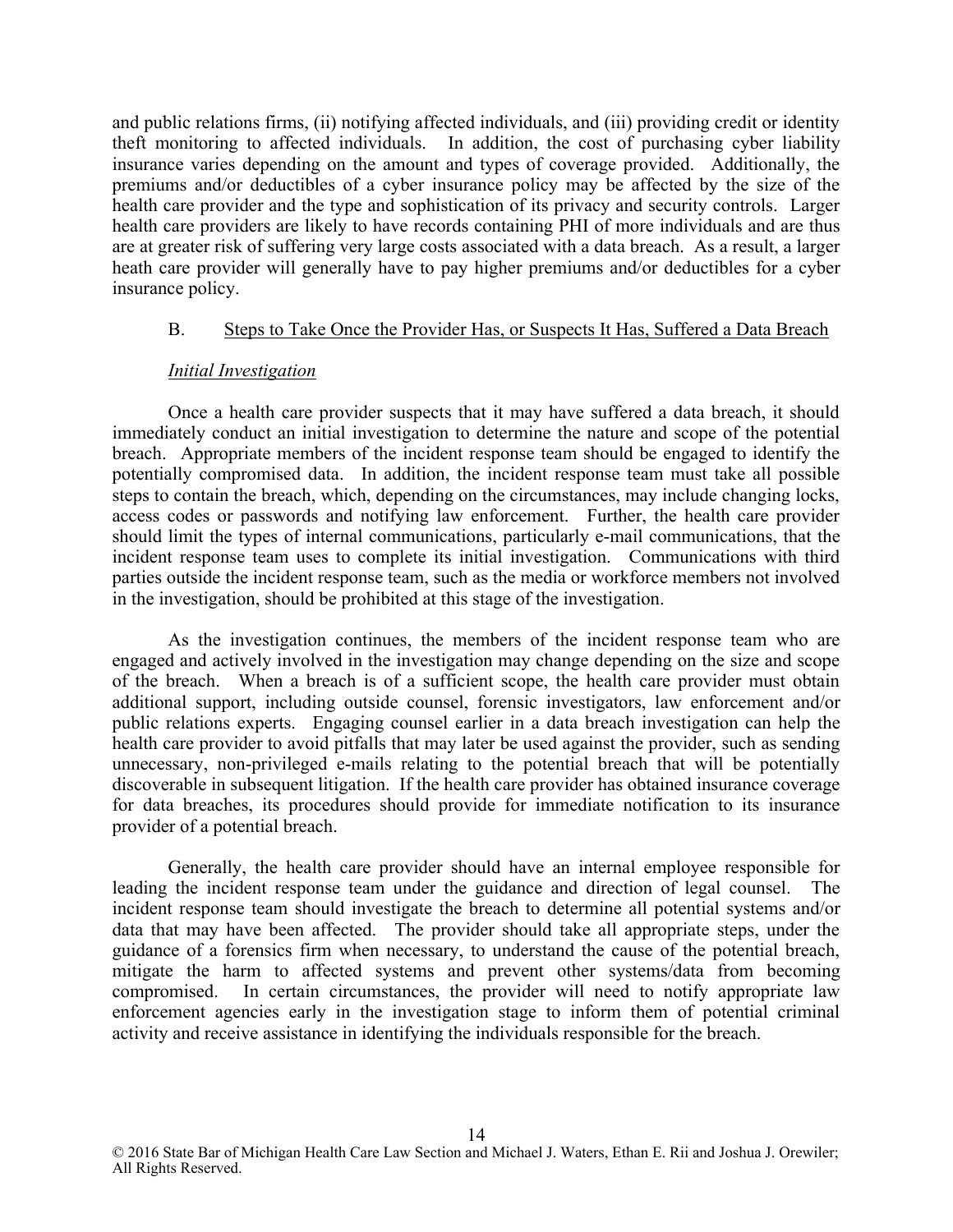### *Breach Notification*

After a health care provider has followed its protocols in identifying the breach and mitigating the resulting harm, the provider should begin the breach notification phase. The health care provider will generally need to engage counsel, if it has not done so already, to complete the required notifications, as most health care breaches require notice to individuals residing in numerous states and compliance with the law of each state. Depending on the size of the breach, the health care provider may also consider setting up a call center to provide information to affected individuals. Further, the provider should consider whether it will offer services such as credit monitoring or identity-theft protection services to affected individuals. In addition, the provider should prepare to respond to inquiries it will likely receive after providing notification of the breach, including inquiries from affected individuals, government agencies, employees, business associates and the media.

### *Assess Liability*

With the assistance of legal counsel, the health care provider should assess the risk of civil litigation resulting from the breach. Further, the provider should determine whether any third parties have liability to the provider based on contractual indemnification provisions or through negligence in causing the breach. Depending on the cause of the breach, the provider may also need to assess whether responsible individual employees should be disciplined.

# *Post-Breach Review of Policies*

After the health care provider has notified affected individuals, it will be able to return its data, systems and services to normal operational status. The provider should ensure that it documents the procedures used to respond to the breach and its efforts to provide proper notification of the breach. Additionally, health care providers should engage in a post-breach review to evaluate the procedures used and modify these procedures as needed. This post-breach review will help the health care provider to improve its privacy and data protection efforts, as well as allow it to update its privacy training programs.

# C. Checklist of Steps in Responding to a Data Breach

When a health care provider suffers a data breach, it should use the below checklist to ensure it follows the appropriate steps in responding to the breach:

- Conduct an initial and immediate investigation of the nature and scope of the potential breach. The initial investigation should follow the procedures outlined in the IRP, including limitations on the team's communications regarding the breach.
- If the initial investigation determines that a breach may have occurred, engage all relevant members of the incident response team.
- Determine the media (computerized data or paper records) and the types of information (names, Social Security numbers or health information) that may have been affected.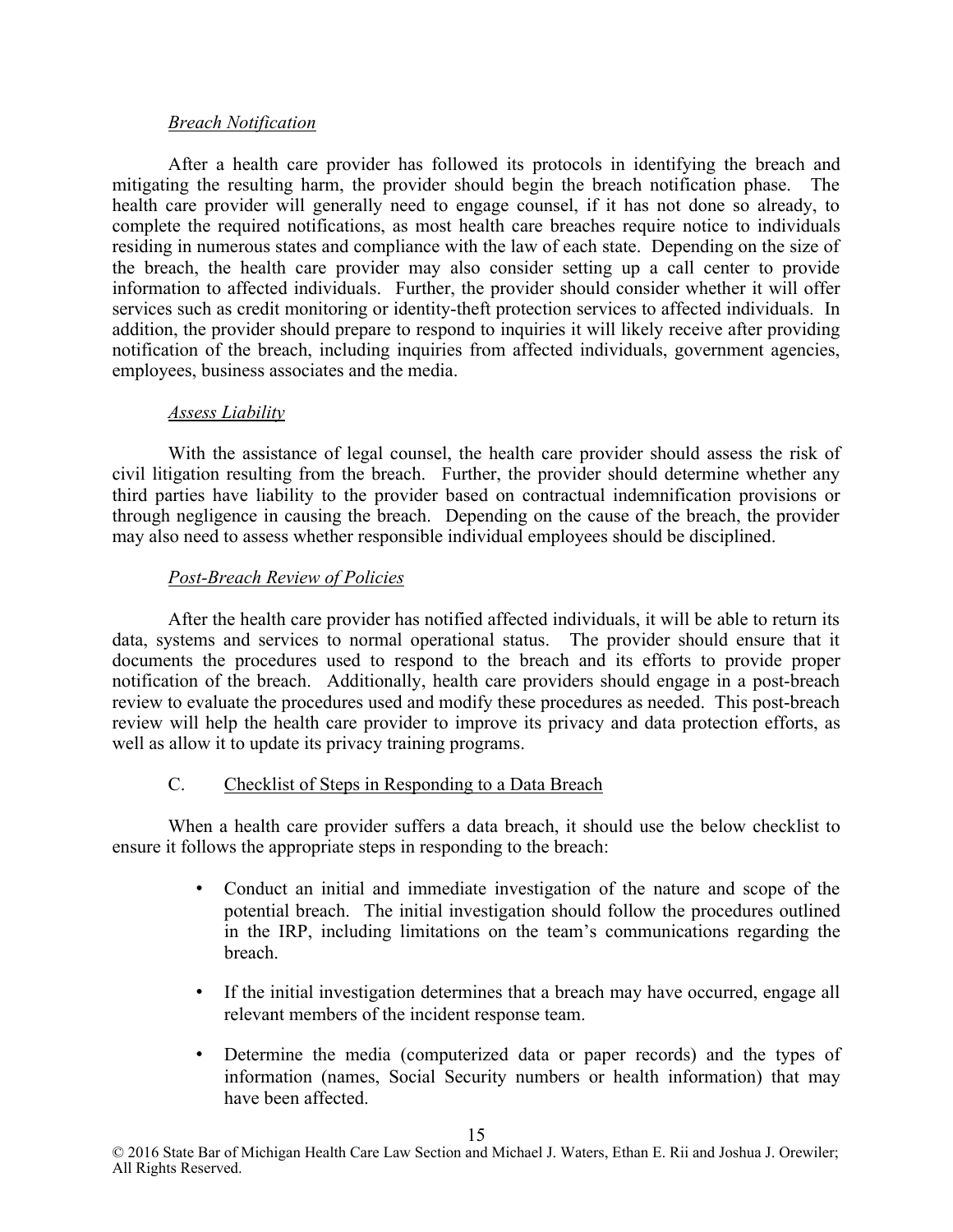- Identify the number of individuals potentially affected and where they reside.
- Conduct a preliminary internal assessment of the incident to determine whether a breach has, in fact, occurred.
- Assess the threat posed by the breach to determine which third parties need to be advised of the breach or retained by the health care provider, including business associates, vendors, legal counsel, cyber insurer(s), forensic investigators, law enforcement and public relations experts.
- Ensure that the entire team follows appropriate methods of communication for breach investigation, which may include limitations on e-mail communications and requirements that certain communications be conducted by telephone or in person.
- Take all necessary steps to contain the breach, including isolating any affected systems, identifying systems that are connected to affected systems, reconfiguring firewalls, updating antivirus software, changing passwords and modifying physical access controls.
- Take all necessary steps to preserve data and evidence and document all steps to restore the integrity of the affected system(s). Forensic investigators should be engaged to preserve compromised data.
- Conduct necessary interviews with key custodians of the data by counsel, human resources, information technology and/or forensic investigators. The investigation of the breach will evolve over time, with an emphasis on learning as much detail about the breach as possible, including the date, time and location of the breach, when the breach was discovered, the cause(s) of the breach and which data has been compromised.
- Assess all contractual and legal obligations that the health care provider may have as a result of the breach. The provider should also assess whether any third parties may have obligations to it as a result of the breach.
- Prepare a list of affected individuals and their current addresses. The provider must also determine whether OCR, state Attorneys General, other government agencies, consumer reporting agencies and the media must be notified.
- Prepare and coordinate notification to affected individuals and other required agencies or entities, including OCR, state Attorneys General, consumer reporting agencies and/or the media.
- Decide whether to create a call center for affected individuals, and if required, prepare escalation contacts, a list of frequently asked questions and answers and scripts for call center operators.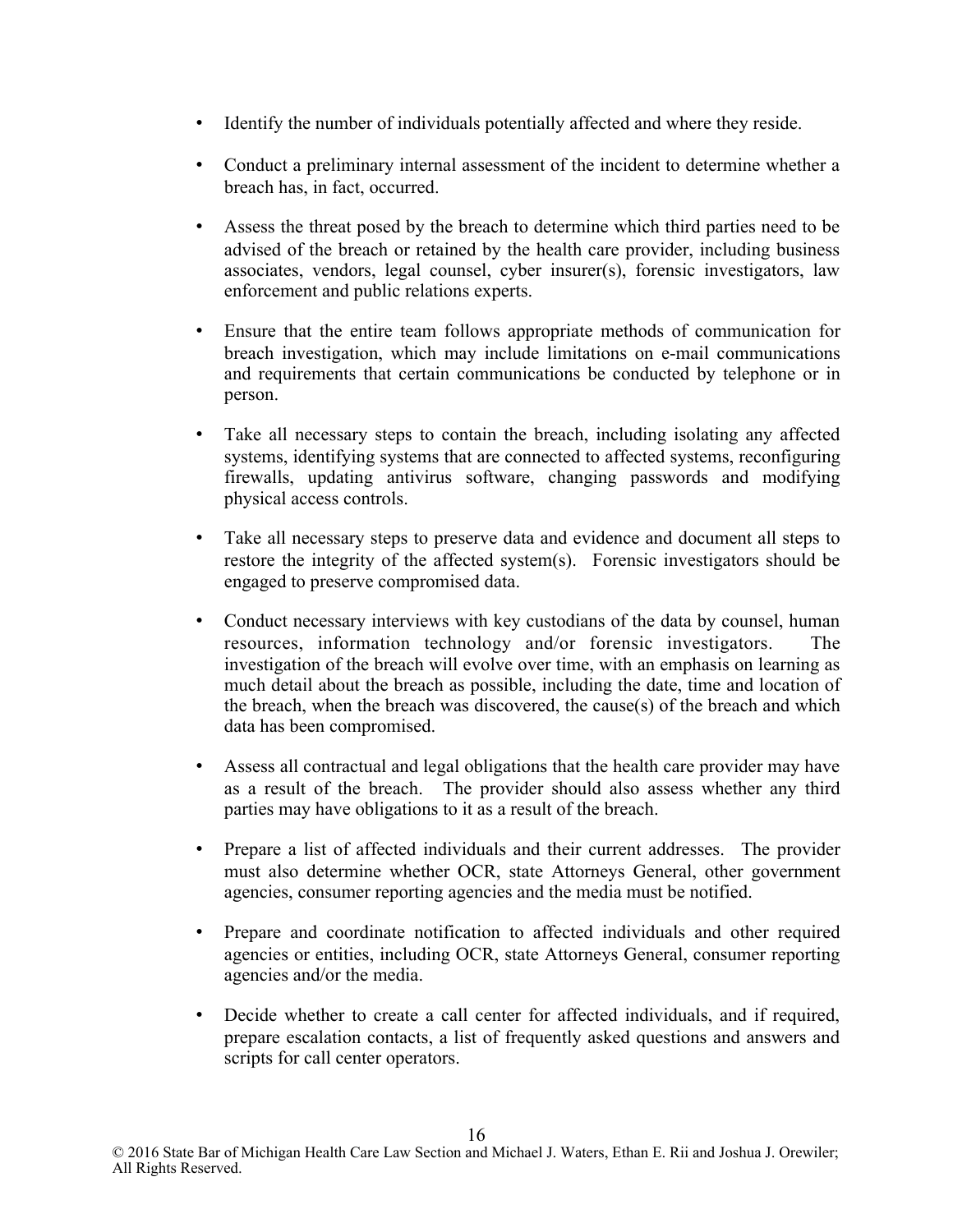- Prepare to respond to inquiries regarding the breach from affected individuals, government agencies, business associates, employees, patients and the media. This preparation may include training employees to respond to such inquiries and/or creating a website regarding the breach.
- Inform all employees of the appropriate response to and/or where to direct inquiries from third parties regarding the breach.
- Determine whether to provide affected individuals with credit monitoring or identity theft protection services.
- Send all required notifications under HIPAA and state law. Outside counsel should review all notifications regarding the breach.
- Return all data and services impacted by the breach to normal operation.
- Document the health care provider's incident response and notification efforts.
- Conduct a post-notification internal review of the breach to make modifications to the provider's breach response policies and procedures.
- Update workforce training programs based on lessons learned from the breach.

# D. Permanent Auditing of Health Care Providers by OCR

Historically, OCR has completed very few audits of health care providers and business associates to determine their compliance with HIPAA privacy practices. However, in September 2015, the HHS Office of Inspector General (OIG) issued a report entitled "OCR Should Strengthen Its Oversight of Covered Entities' Compliance with the HIPAA Privacy Standards."<sup>Ixxxvii</sup> In particular, the report's findings noted that OCR's pilot audit program had determined that fifty-four percent (54%) of covered entities failed to comply with at least one privacy standard lines of the main recommendations of OIG's report was that OCR One of the main recommendations of OIG's report was that OCR implement a permanent audit program of covered entities and business associates to assess their compliance with privacy rules and regulations.<sup>1xxxix</sup>

As a result of OIG's report and recommendations, OCR submitted a memorandum to OIG stating that OCR would be implementing a permanent audit program. $x_c$  OCR expects to begin the second phase of its audit program in early 2016 by "updating [its] audit protocols, refining the pool of potential audit subjects, . . . implementing a screening tool to assess size, entity type and other information about potential audit subjects[, and] updating its electronic document management and investigations tracking system, called the Program Information Management System (PIMS)[.]"xci In light of OCR's intent to create a permanent audit program, health care providers should conduct a risk assessment that addresses privacy safeguards, protocols for data transmission security, encryption of devices and staff training on policies and procedures to comply with HIPAA privacy regulations.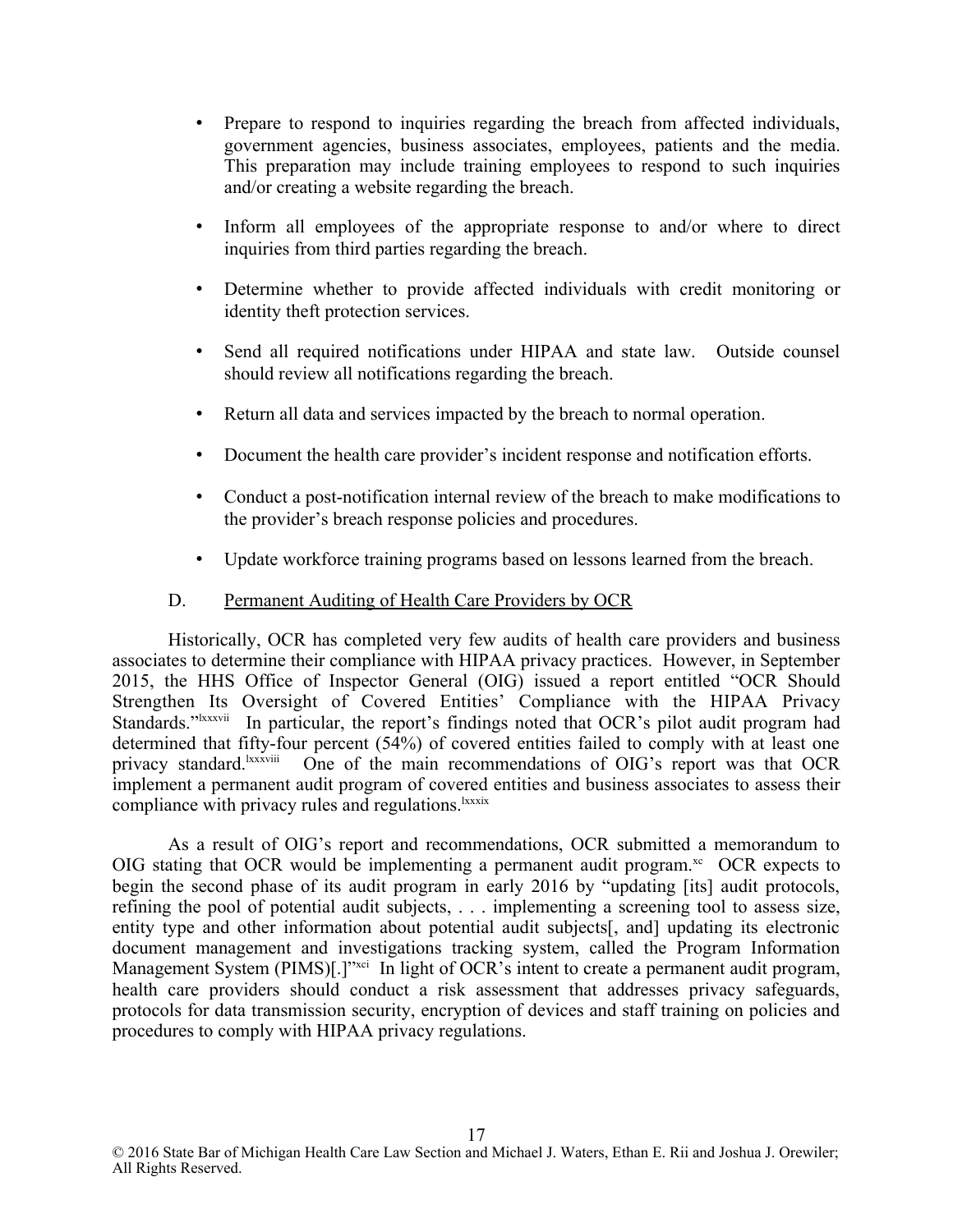# E. Typical Questions from Enforcement Agencies after Reporting a Data Breach

Generally, upon learning of a data breach by a health care provider or other entity, HHS and other regulatory agencies will request the following information and/or documents:

- A detailed timeline of the incident, including when and how the entity discovered the breach and steps taken by the entity to mitigate the effects of the breach;
- A copy of any breach notifications and press releases issued by the entity that relate to the breach;
- Evidence of any actions to determine the root cause of the breach;
- A copy of the entity's Incident Response Plan;
- A copy of the entity's Written Information Security Plan;
- All policies and procedures relating to the physical, administrative and technical safeguarding of personally identifiable information and PHI;
- All policies and procedures relating to the entity's uses and disclosures of personally identifiable information and PHI;
- All policies and procedures relating to applying appropriate sanctions against workforce members who fail to comply with the entity's privacy policies and procedures;
- All documentation relating to any sanction that was applied against the workforce member responsible for the breach;
- A description of how various categories of customer or employee information are stored, including whether the information is encrypted and whether it is separated from other data;
- A description of how long information provided by customers, employees or patients is stored by the entity and whether any of this information is automatically deleted after a certain period of time;
- A description of the means, if any, by which customers can delete the information the entity stores about them;
- A copy of any security reports and/or forensic analyses, including any related correspondence and memoranda, concerning the incident; and
- An outline of any plan the entity has developed to prevent the recurrence of any such incident and a timeline for implementing that plan.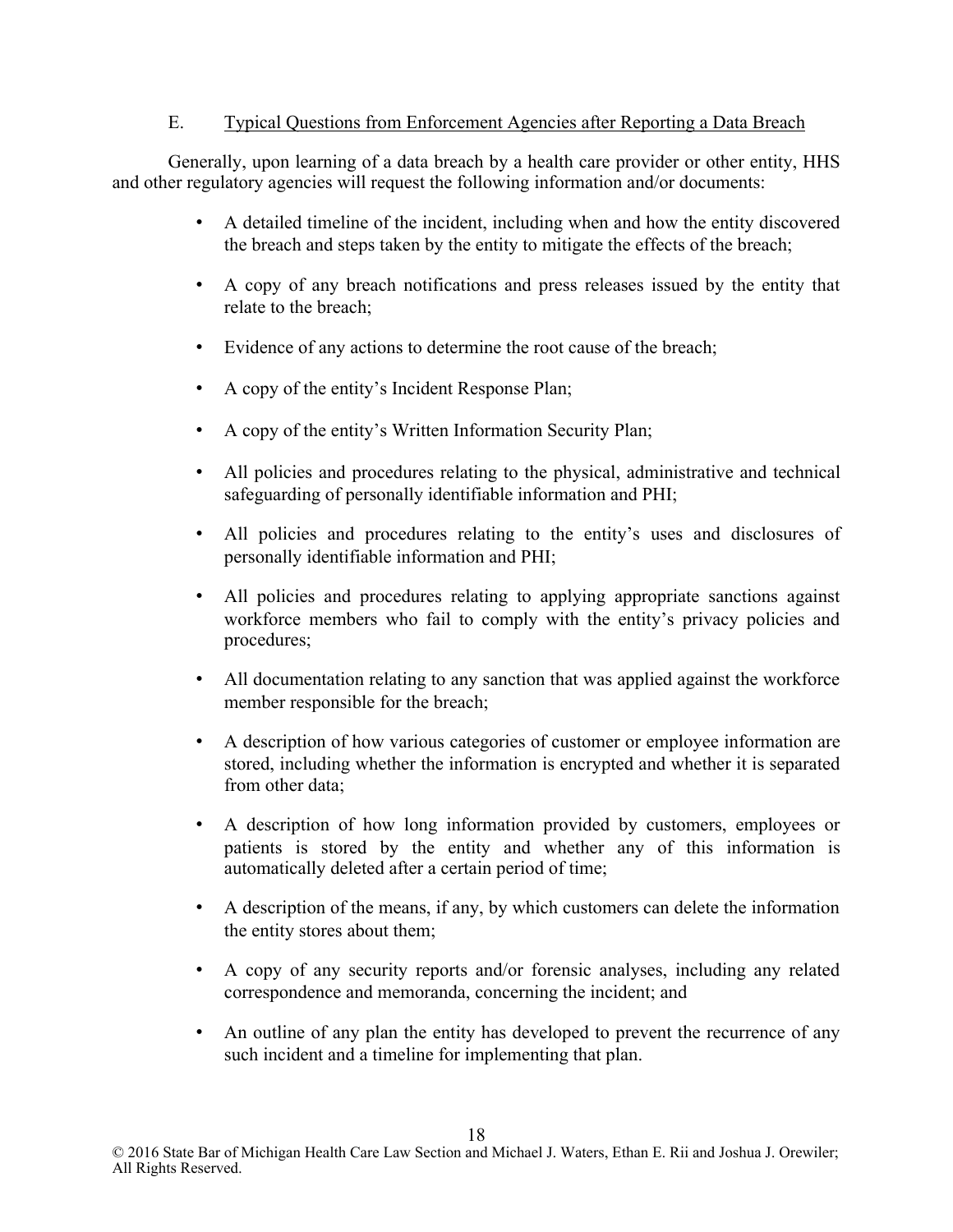Health care providers that report a data breach should anticipate that regulatory agencies will ask the above questions and should ensure that they have prepared sufficient answers to these questions in advance of reporting a breach.

# **VII. Conclusion**

Data breaches have increasingly become a part of doing business for health care providers. Small and mid-size health care providers should take the necessary preventive steps to protect themselves and to minimize the risk of and adverse effects from data breaches. While the risk of a data breach can never be eliminated entirely, creating and following proper policies and procedures can significantly reduce the ultimate harm that health care providers experience from a data breach when it inevitably occurs. For additional information on data breaches, notification requirements and best practices in responding to data breaches, health care providers should review the resources provided in end notes to this article.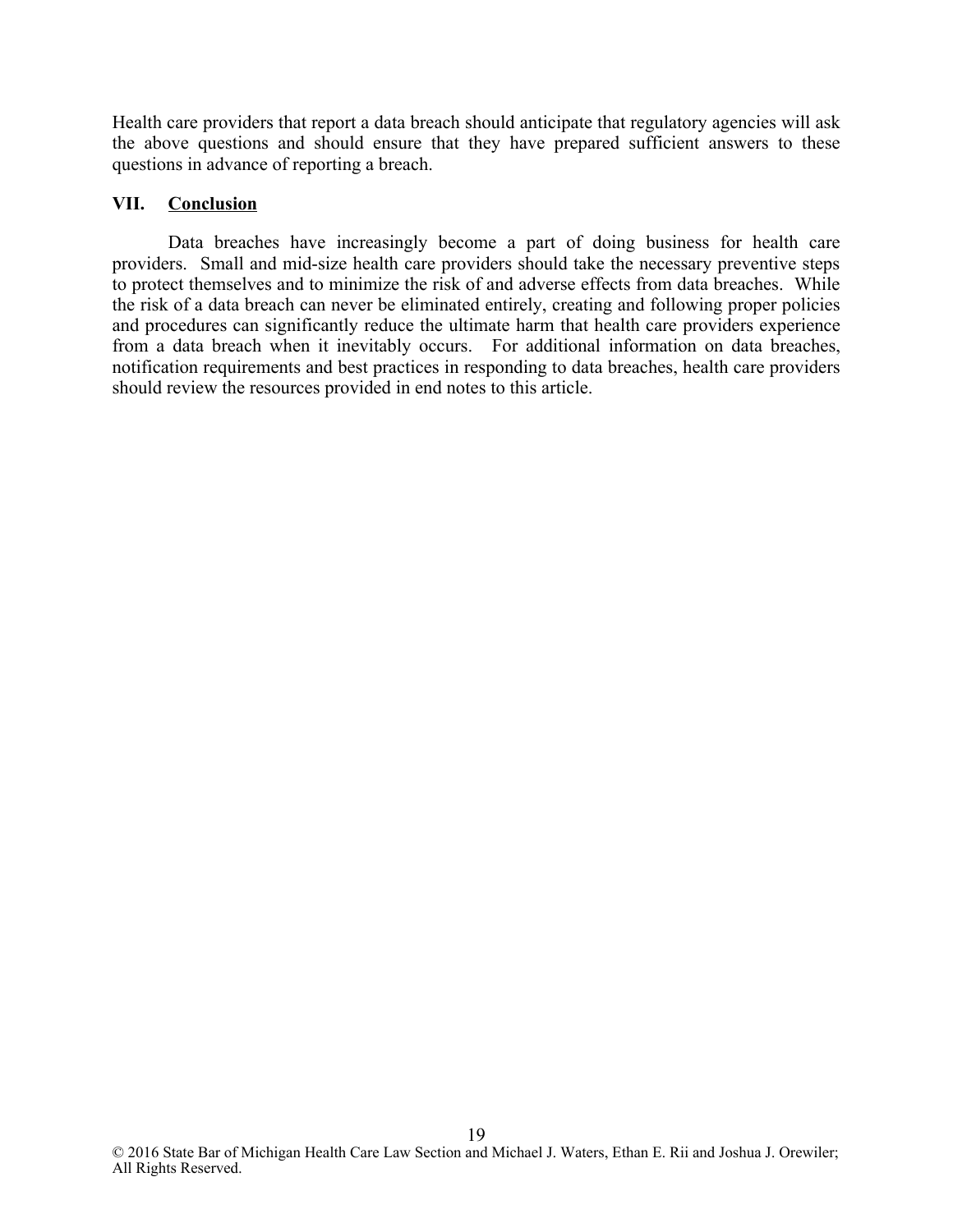i Caroline Humer and Jim Finkle, Reuters, *Your Medical Record Is Worth More to Hackers Than Your Credit Card*

 $\lt$ http://www.reuters.com/article/us-cybersecurity-hospitals-idUSKCN0HJ21I20140924> (accessed January 29, 2016).

ii Resolution Agreement dated August 31, 2015, p 1 <http://www.hhs.gov/sites/default/files/cancercare-racap.pdf> (accessed January 26, 2016).

iii Resolution Agreement dated November 19, 2015, <http://www.hhs.gov/sites/default/files/lahey.pdf> (accessed January 26, 2016).

<sup>iv</sup> "Covered entities" are defined in HIPAA as (1) health plans, (2) health care clearinghouses, and (3) health care providers who electronically transmit any PHI for which HHS has adopted standards, 45 CFR 160.103 [2015]

v Ponemon Institute LLC, *Fifth Annual Benchmark Study on Privacy & Security of Healthcare Data* (May 2015).

vi *Id.* at p 10.

vii *Id.* at p 14.

viii *Id.*

<sup>ix</sup> Generally, a "business associate" is an entity that acts on behalf of or provides services to a covered entity that involve the potential use or disclosure of PHI. The definition of business associate can be found in 45 CFR 160.103. <sup>x</sup> *See* 45 CFR 160.402, 160.404 (2015).

xi 45 CFR 160.304 (2015).

xii 45 CFR 160.306(b) (2015).

xiii *See* 45 CFR 160.402 (2015).

 $x$ iv 45 CFR 160.402(a) (2015).

xv 45 CFR 160.404 (2015).

xvi 45 CFR 160.408 (2015).

xvii 45 CFR 160.402(a) (2015).

xviii 45 CFR 160.404(b)(2)(i)(A) (2015).

- xix 45 CFR 160.401, 160.402(b)(2)(ii)(A) (2015).
- xx 45 CFR 160.410(c) (2015).

```
xxi Id.
```

```
xxii 45 CFR 160.401, 160.402(b)(2)(iii)(A) (2015).
```
 $x^{\text{xiiii}}$  45 CFR 160.402(b)(2)(iv)(A) (2015).

xxiv 45 CFR 160.402(b)(2) (2015).

 $xxy$  Resolution Agreement dated August 31, 2015, p 1 <http://www.hhs.gov/sites/default/files/cancercare-racap.pdf> (accessed January 26, 2016); *see also* U.S. Department of Health & Human Services, *\$750,000 HIPAA Settlement Emphasizes the Importance of Risk Analysis and Device and Media Control Policies*, <http://www.hhs.gov/about/ news/2015/09/02/750%2C000-dollar-hipaa-settlement-emphasizes-the-importance-of-risk-analysis-and-device-and-mediacontrol-policies.html> (accessed January 26, 2015).

 $x_x$ vi Resolution Agreement dated August 31, 2015, p 1 <http://www.hhs.gov/sites/default/files/cancercare-racap.pdf> (accessed January 26, 2016).

xxvii *Id.* xxviii *Id.*

 $x$ <sup>xxix</sup> *Id.* at pp 1–2. xxx *Id.* at p 2.

xxxi *Id.* at pp 2, 5–10.

xxxii *Id.*

xxxiii *Id.*

xxxiv *Id.*

 $x_{xx}$  Resolution Agreement dated November 19, 2015, <http://www.hhs.gov/sites/default/files/lahey.pdf> (accessed January 26, 2016); *see also* U.S. Department of Health & Human Services, *HIPAA Settlement Reinforces Lessons for Users of Medical Devices*, <http://www.hhs.gov/about/news/2015/11/25/hipaa-settlement-reinforces-lessons-users-medicaldevices.html> (accessed January 26, 2016).

xxxvi Resolution Agreement dated November 19, 2015, <http://www.hhs.gov/sites/default/files/lahey.pdf> (accessed January 26, 2016).

xxxvii *Id.*

xxxviii *Id.*

xxxix *Id.*

xl *Id.*

xli *Id.*

<sup>xlii</sup> Resolution Agreement dated April 21, 2014, <http://www.hhs.gov/sites/default/files/ocr/privacy/hipaa/ enforcement/examples/concentra\_agreement.pdf> (accessed January 26, 2016); *see also* U.S. Department of Health & Human Services, *Stolen Laptops Lead to Important HIPAA Settlements*, <http://www.hhs.gov/about/news/2014/ 04/22/stolen-laptops-lead-to-important-hipaa-settlements.html> (accessed January 26, 2016).

 $x$ liii Resolution Agreement dated April 21, 2014, p 1 <http://www.hhs.gov/sites/default/files/ocr/privacy/hipaa/ enforcement/examples/concentra\_agreement.pdf> (accessed January 26, 2016).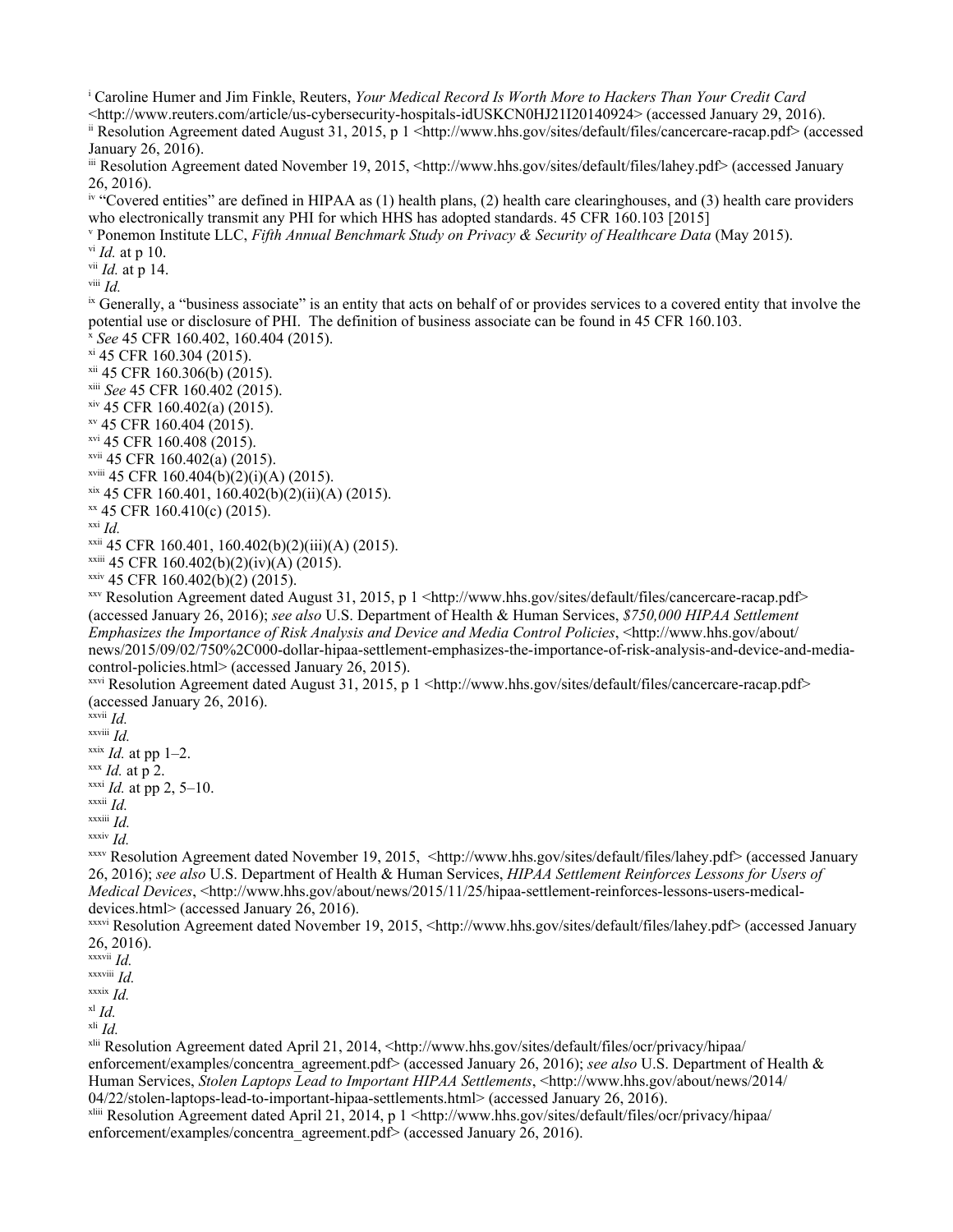$x$ liv *Id.* at pp 2, 4–8.

xlv Resolution Agreement dated April 14, 2014, <http://www.hhs.gov/sites/default/files/ocr/privacy/hipaa/ enforcement/ examples/qca\_agreement.pdf> (accessed January 26, 2016); *see also* U.S. Department of Health & Human Services, *Stolen*  Laptops Lead to Important HIPAA Settlements, <http://www.hhs.gov/about/news/2014/ 04/22/stolen-laptops-lead-toimportant-hipaa-settlements.html> (accessed January 26, 2016).

xlvi Resolution Agreement dated April 14, 2014, pp 1–2 <http://www.hhs.gov/sites/default/files/ocr/privacy/hipaa/ enforcement/ examples/qca\_agreement.pdf> (accessed January 26, 2016).

xlvii *See* U.S. Department of Health & Human Services, *HHS Announces First HIPAA Breach Settlement Involving Less Than 500 Patients*, <http://www.hhs.gov/about/news/2013/01/03/hhs-announces-first-hipaa-breach-settlement-involvingless-than-500-patients.html> (accessed January 26, 2016).

 $x^{\text{kviii}}$  Resolution Agreement dated December 28, 2012,  $\lt$ http://www.hhs.gov/ocr/privacy/hipaa/enforcement/ examples/honiagreement.pdf> (accessed January 26, 2016).

xlix *Id.*

<sup>l</sup> *See* U.S. Department of Health & Human Services, *HIPAA Settlement Highlights the Continuing Importance of Secure Disposal of Paper Medical Records*, <http://www.hhs.gov/hipaa/for-professionals/compliance-

enforcement/examples/cornell/cornell-press-release/index.html> (accessed February 18, 2016).

li Resolution Agreement dated April 22, 2015, <http://www.hhs.gov/sites/default/files/cornell-cap.pdf> (accessed February 18, 2016).

lii *See Massachusetts v Beth Israel Deaconess Med Ctr, Inc*, unpublished Final Judgment by Consent of Defendant Beth Israel Deaconess Medical Center, Inc. of the Superior Court, entered November 20, 2014 (Docket No. 14-3627G). liii Attorney General of Massachusetts, *Beth Israel Deaconess Medical Center to Pay \$100,000 Over Data Breach* 

*Allegations*, <http://www.mass.gov/ago/news-and-updates/press-releases/2014/2014-11-21-beth-israel-data-breach.html> (accessed January 26, 2016).

liv *Id.*

lv *Id.*

lvi *See Massachusetts v Women & Infants Hosp of Rhode Island*, unpublished Final Judgment by Consent of Defendant Women & Infants Hospital of Rhode Island of the Superior Court, entered July 22, 2014 (Docket No. 14-2332G). lvii Attorney General of Massachusetts, *Women & Infants Hospital to Pay \$150,000 to Settle Data Breach Allegations Involving Massachusetts Patients*, <http://www.mass.gov/ago/news-and-updates/press-releases/2014/2014-07-23-womeninfants-hospital.html> (accessed January 26, 2016).

lviii *Id.*

lix *See In re Horizon Healthcare Servs, Inc Data Breach Litig*, unpublished opinion of the United States District Court for the District of New Jersey, 2015 U.S. Dist. LEXIS 41839, entered March 31, 2015 (Docket No. 13-7418); *Peters v St Joseph Serv Corp*, unpublished opinion of the United States District Court for the Southern District of Texas, 2015 U.S. Dist. LEXIS 16451, entered February 11, 2015 (Docket No. 4:14-CV-2872).

45 CFR 164.404(a)(1) (2015).

<sup>lx</sup> See In re Horizon Healthcare Servs, Inc Data Breach Litig, unpublished opinion of the United States District Court for the District of New Jersey, 2015 U.S. Dist. LEXIS 41839, entered March 31, 2015 (Docket No. 13-7418); *Peters v St Joseph Serv Corp*, unpublished opinion of the United States District Court for the Southern District of Texas, 2015 U.S. Dist. LEXIS 16451, entered February 11, 2015 (Docket No. 4:14-CV-2872).

lxi *Pisciotta v Old Nat'l Bancorp*, 499 F3d 629, 634 (7th Cir 2007); *Moyer v Michaels Stores, Inc*, unpublished opinion of the United States District Court for the Northern District of Illinois, 2014 U.S. Dist. LEXIS 96588, entered on July 14, 2014 (Docket No. 14-561).

lxii Allison Grande, Law360, *AvMed's \$3M Pact Blazes New Path for Data Breach Plaintiffs*, <http://www.law360.com/ articles/484008/avmed-s-3m-pact-blazes-new-path-for-data-breach-plaintiffs> (accessed January 28, 2016). lxiii *Id.*

lxiv Michael Lipkin, Law360, *CORRECTED: Stanford, Contractors to Pay \$4M To Settle Data Breach Action*, <http://www.law360.com/articles/520220/corrected-stanford-contractors-to-pay-4m-to-settle-data-breach-action> (accessed January 28, 2016).

 $\frac{\text{law}}{45}$  CFR 164.404(a)(1) (2015). lxvi 45 CFR 164.402 (2015). lxvii *Id.* 164.402(2). lxviii *Id.* lxix *See* 45 CFR 164.414 (2015).  $\frac{\text{lxx}}{245}$  CFR 164.404(b) (2015).  $\frac{\ln x}{\ln a}$  *Id.* 164.404(a)(2). lxxii *Id.* lxxiii *Id.* 164.404(c). lxxiv *Id.* lxxv *Id.* 164.406(a). lxxvi *Id.* 164.406(b).